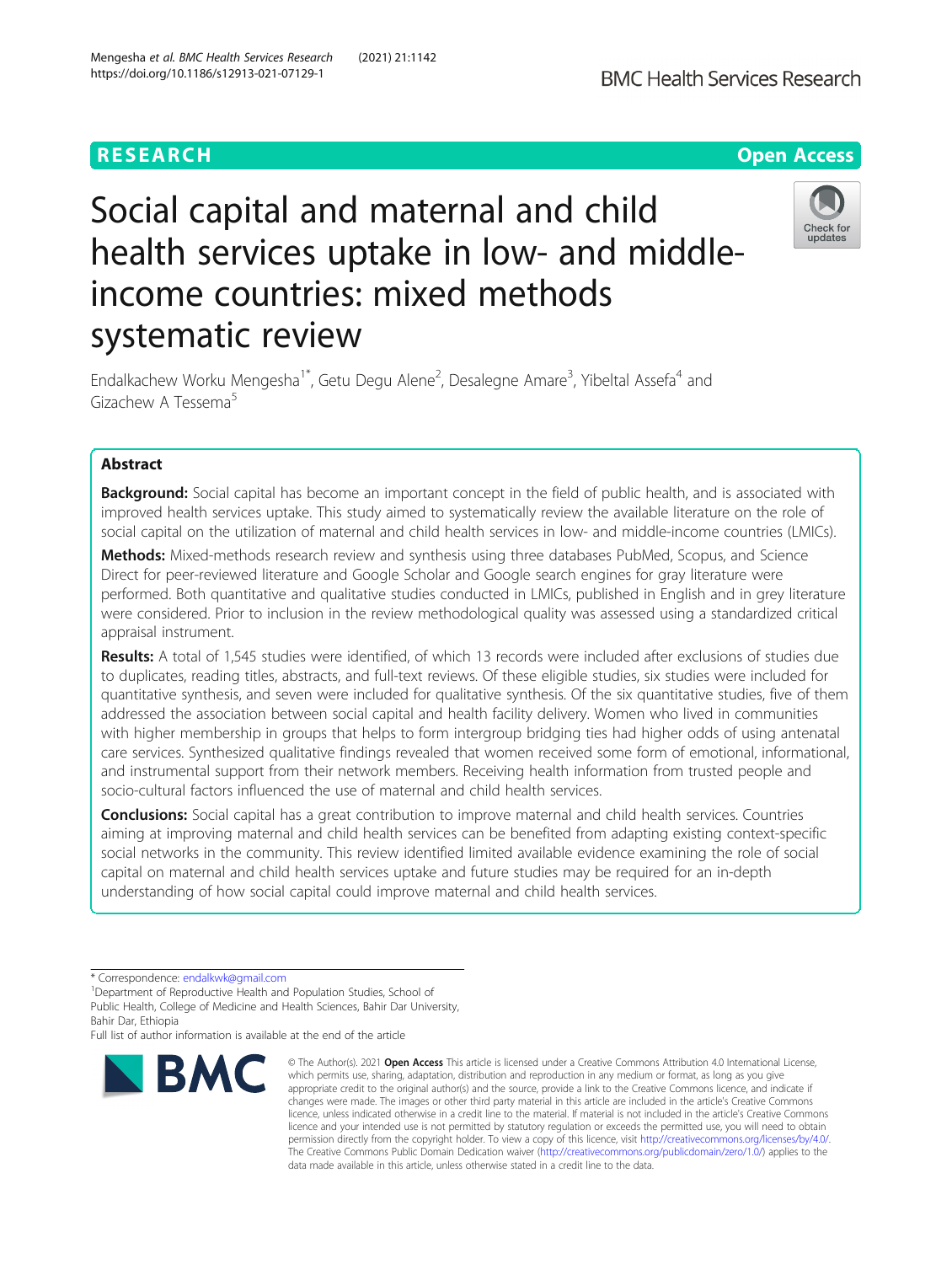Systematic review registration: PROSPERO CRD42021226923.

Keywords: Maternal and child health services, Social capital, Social network, LMICs

## Background

Maternal and child mortality is declining in the last two decades but remains relatively high in the low- and middle-income countries (LMICs). About 86 % of the global maternal deaths occurred in two regions, sub-Saharan Africa (SSA) (accounted for 66 %), and southern Asia (accounted nearly 20 %) [\[1](#page-13-0)–[3\]](#page-13-0). Although global neonatal mortality rate has declined by half between 1990 and 2017, over 2.5 million children are still dying in the first month of life [[4\]](#page-13-0). Sustainable Developmental Goals (SDGs) have target of less than 70 maternal deaths per 100,000 live births and a reduction in under-5 mortality to 25 per 1000 live births by 2030. The ambition of these SDGs targets can be achieved by improving maternal and child health (MCH) services uptake, especially in the high-burden regions of south Asia and SSA [[4\]](#page-13-0).

Provisions of MCH services are essential for the early detection of mothers and infants at high risk of morbidity and mortality [[5,](#page-13-0) [6](#page-13-0)]. Maternal and child health services are series of interlinked healthcare services provided during pregnancy, childbirth, and postpartum periods. These services has been advocated for improving MCH as each stage builds on the success of the previous stage [[7](#page-13-0)]. For example, a systematic review conducted in east African countries showed that women who received antenatal care (ANC) services are more likely to attend postnatal care (PNC) services than those who did not received ANC [[8\]](#page-13-0). Although there have been improvements in MCH services coverage globally, overall MCH indicators remained low with significant disparities between the lowest and highest wealth quintiles [\[9](#page-13-0), [10\]](#page-13-0). Studies in LMICs showed that high maternal and child mortality was highly related to low level of ANC visits, health facility delivery, immunization, decision making capacity and social capital scores [[8,](#page-13-0) [11](#page-13-0)– [17\]](#page-14-0). Social capital can play a role in improving MCH services uptake and it has been positively related to physical and mental health of members in the social networks [\[18,](#page-14-0) [19\]](#page-14-0).

Social capital has multiple definitions and concepts in the field of economics, sociology, political science, and other disciplines [[20\]](#page-14-0). Recently, it has become an important concept in field of public health [[21\]](#page-14-0) and is defined as social relations that may provide individuals and groups with access to resources and supports in their community networks. It may include different forms such as exchange of favors, maintenance of group norms, trust towards individuals or groups, and supports offered to members of social groups [[22](#page-14-0)]. A number of

social capital theories were grounded so far and growing from individual and family property to features of communities and nations [[23](#page-14-0)–[25\]](#page-14-0). The theory of social capital can be explained in structural and cognitive forms. In the structural form, it focuses on the externally observable aspects of social organizations and refers to the intensity of an individual's participation in community networks measured in objective terms [[26\]](#page-14-0). The cognitive form involves subjective aspects such as norms, values, attitudes and perceptions of an individual's social relationship and can be measured subjectively. Structural and cognitive forms of social capital are not mutually exclusive and characterized in terms of social relations as what people 'do' and what people 'feel', respectively [\[18](#page-14-0), [27](#page-14-0), [28\]](#page-14-0).

Evidence on the role of social capital and MCH has grown in recent years; however, most of these studies were conducted in high-income countries, such as the Netherlands [[29,](#page-14-0) [30\]](#page-14-0), USA [\[31](#page-14-0), [32](#page-14-0)], UK [[33\]](#page-14-0) and Spain [[34\]](#page-14-0). However, there are some studies from LMICs, where socio-economic inequality is higher, reported that social capital has a stronger relationship and a greater effect on health [[35,](#page-14-0) [36\]](#page-14-0). Our preliminary cursory searches identified additional studies conducted in India [[27,](#page-14-0) [37](#page-14-0)], Tanzania [\[38](#page-14-0)] and Cameroon [\[39](#page-14-0)]. In other African countries such as Ethiopia, there is high levels of group membership, high participation in citizenship activities and high levels of cognitive social capital [\[40](#page-14-0)]. However, its benefit to improve women and families access to healthcare is not well studied. For example, women and family members who are involved in social networks including 'Debo' and 'Iqqub' in Ethiopia could offer great opportunities for them to receive important health information. These networks also usually established for economic and social supports to the members and families. 'Debo' is working together informal grouping in the community to help each other for farming, house building and construction in Ethiopia community. 'Iqqub' is a common financial assistance association where families, friends or other groups contribute some money together and share the money in rounds for each of the contributors in a specified time period [[41](#page-14-0)].

To date, there was no systematic or narrative review that systematically synthesizes the available literature focusing on the role of social capital on MCH services use in LMICs. Therefore, this review aimed to synthesize the available quantitative and qualitative literature on the role of social capital on MCH services uptake in LMICs.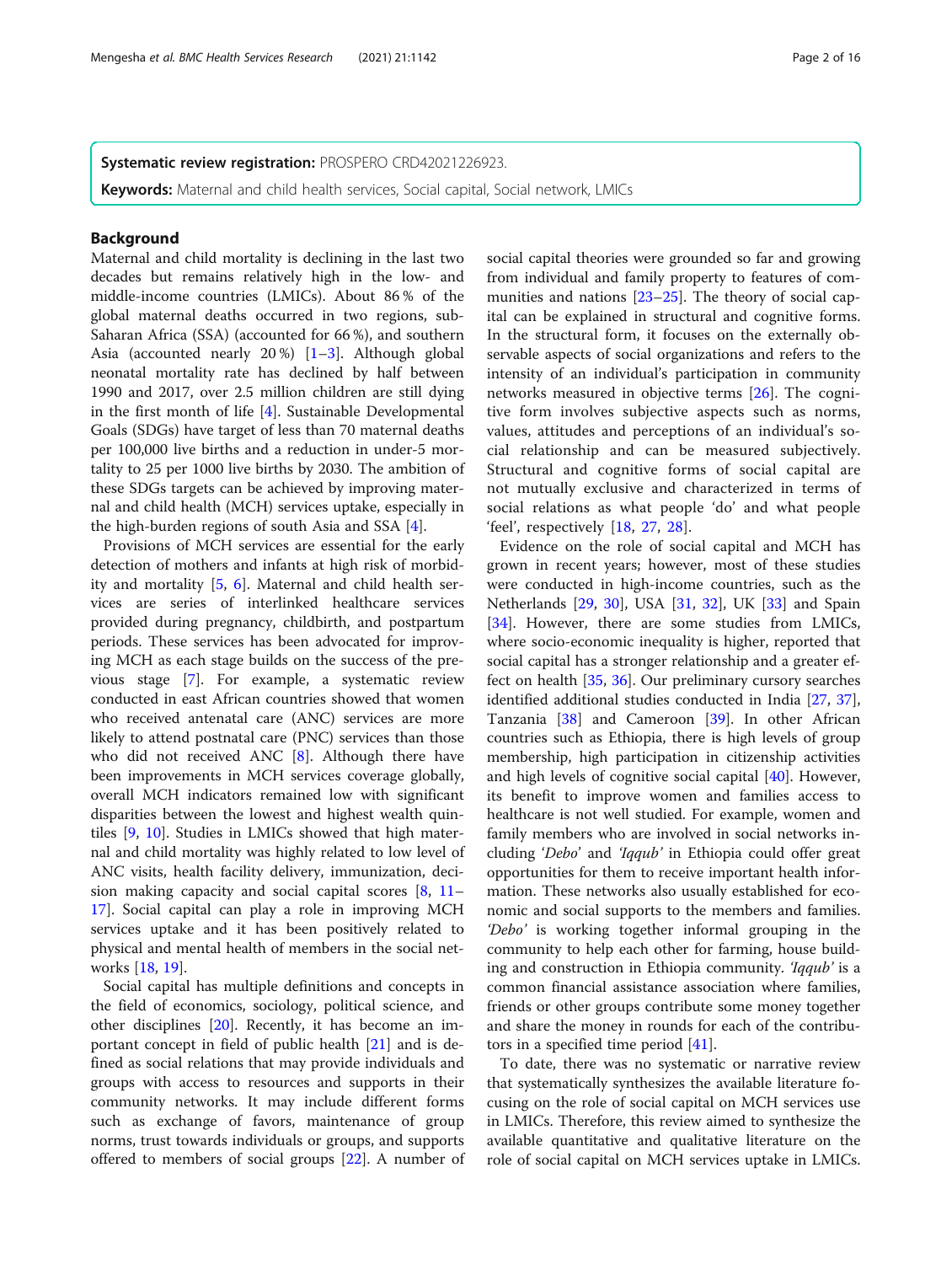The findings of the study will inform policy and decision makers to improve MCH services uptake in LMICs.

## Methods

This study followed mixed methods systematic review (MMSR) approach developed by the Joanna Briggs Institute (JBI) for mixed evidence synthesis. The MMSR is an emerging systematic review approach that can bring together the findings of quantitative and qualitative evidence to provide comprehensive evidence to enhance the findings applicability for decision-makers [\[42\]](#page-14-0). The protocol of this review was registered with the PROSPERO database (registration number: CRD42021226923). The review also followed Preferred Reporting Items for Systematic Reviews and Meta-Analyses (PRISMA) guidelines ([Supplementary file 1\)](#page-13-0) [\[43\]](#page-14-0).

## Inclusion criteria

In this systematic review, the inclusion criteria were:

- Types of studies: both quantitative and qualitative studies.
- Publication status: both published and unpublished/ grey literature.
- Language: articles and reports written in English.
- Population: studies reporting on women and children were considered.
- Intervention: social capital was the intervention for our study.
- Context: studies that were conducted in one or more of the LMICs based on the World Bank criteria.
- Outcome reported: studies that reported on the association of social capital and MCH services were considered. In this review, MCH services comprised ANC, health facility delivery and PNC use. The phenomenon of interest for the qualitative component included experiences/views/perceptions of women on the role of social capital on MCH services uptake.

## Search and search strategy

We used PubMed, Scopus and Science Direct databases to search peer-reviewed articles. In addition, Google and Google Scholar search engines were used to identify grey literature and government reports. A comprehensive search strategy was initially developed by EWM and reviewed by GAT and YA. Medical subject headings (MeSH), text words and key words in the title or abstract were considered when developing search strategy. Our search strategy combined terms related to the three domains: In the first category, the term related to 'social capital' such as 'social support', 'social trust', 'social

network', 'community network', OR 'social cohesion'; in the second category, 'maternal and child health services' terms that comprised 'antenatal care', 'health facility delivery' OR 'postnatal care'; in the third category, country terms such as 'LMICs' regions were included. Lists of LMICs were found from recent World Bank classification [[44\]](#page-14-0). All synonym keywords and subject headings were combined with the "OR" Boolean operator. Finally, we combined all the three categories using the Boolean operator "AND" to run in the databases [\(Supplementary](#page-13-0) [file 2](#page-13-0)). When we search in Google Scholar and Google search engines, the first 100 hits were included. Moreover, we also reviewed websites of international organizations such as the World Health Organization and the World Bank for unpublished reports.

#### Study selection

Once literature searching was completed, studies were screened for eligibility by EWM and DA independently by considering the inclusion criteria after retrieved records were exported into EndNote. Any disagreements on article exclusion or inclusion were resolved by consensus. A total of 1,545 studies were identified by searching databases and other search engines to synthesize evidence about the role of social capital on uptake of MCH services in LMICs, of which, 328 records were removed due to duplication. Then 13 records were selected after reading titles, abstracts, and full texts. The reasons for exclusions after full text review included low methodological quality, and did not assess uptake of MCH services. (Fig. [1](#page-3-0))

### Data extraction and management

Data were extracted from articles or reports using an excel sheet. The main information collected from each study contain last name of author(s), year of publication, study methods (study setting, study participants, study design, the year of data collection, sample size and data analysis), key findings and limitation acknowledged by the author(s) of the study.

### Data synthesis

For the quantitative studies, we performed textual narrative synthesis after tabulating individual studies. Due to lack of uniformity on the definitions and measurement of social capital, we were not able to conduct metaanalysis. Descriptive characteristics, key findings, and limitations of individual studies were presented in tables. For the qualitative evidence, findings were synthesized using meta-aggregation approach. Initially, views/experiences of mothers on social capital were synthesized. Then pooled findings were grouped into categories defined by their similarity of meaning and then combined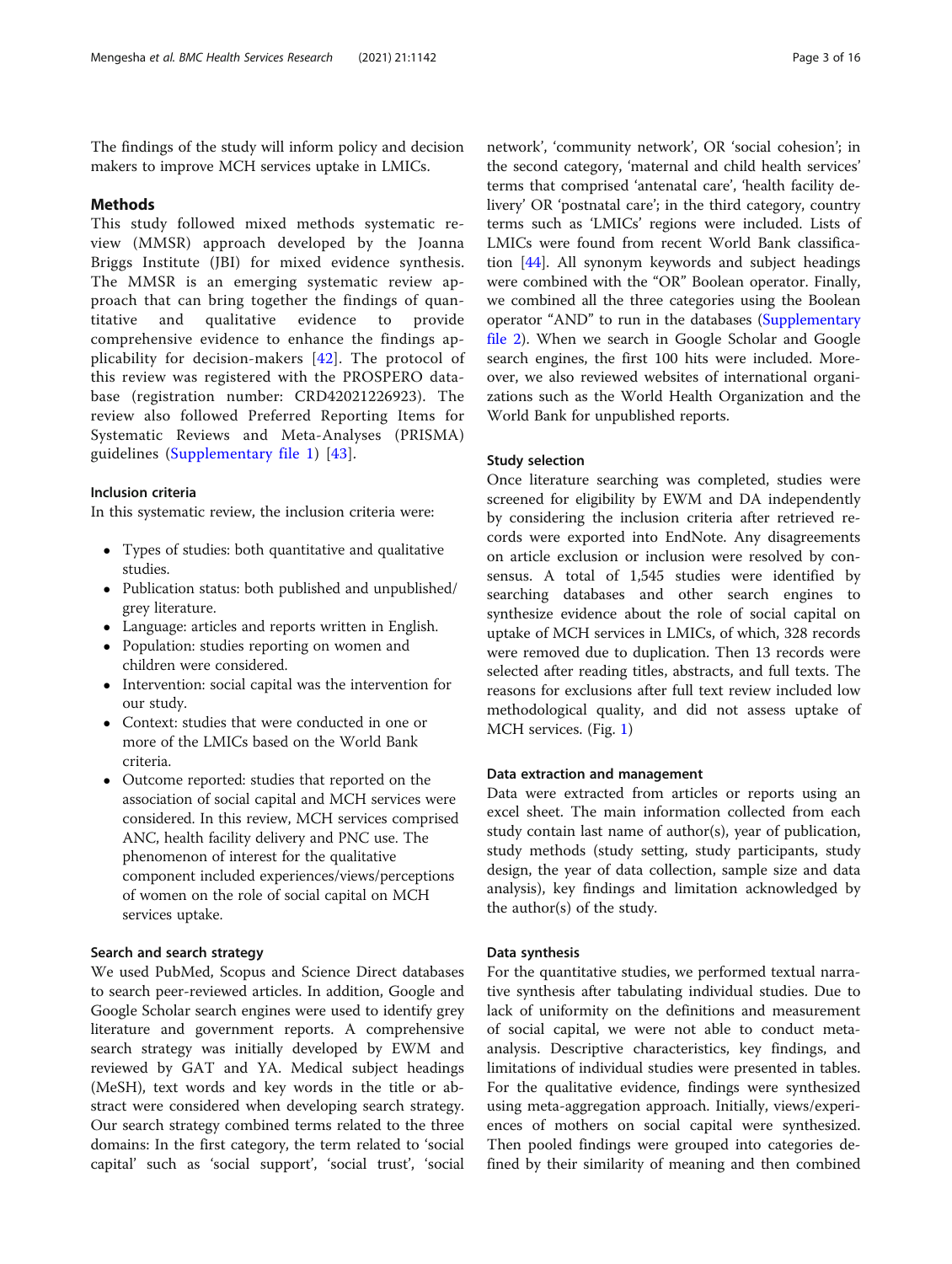<span id="page-3-0"></span>

into one or more synthesized finding(s) that captured their meaning.

## Methodological quality assessment

Both quantitative and qualitative studies selected for retrieval were assessed by two independent reviewers (EWM and DA) for methodological validity prior to inclusion in the review using standardized critical appraisal instrument. The criteria were adapted from the JBI Critical Appraisal Checklist and classified as high quality: meets ≥ 7 criteria, moderate quality: meets ≥ 4 criteria, and low quality: meets  $< 4$  criteria [[45\]](#page-14-0).

Any disagreements that arise between the reviewers were resolved through discussion. The results of critical appraisal were reported in narrative form and in a table. Assessment of methodological quality, or critical appraisal, was conducted to establish the internal validity and risk of bias of studies that meet the review inclusion criteria. We checked the appropriateness of study methodology for addressing the research question and interpretation of findings in a way that is appropriate to the methodology. [\(Supplementary file 3\)](#page-13-0)

## Results

## Characteristics of the studies

A total of 13 studies were included for this systematic review. Of these eligible studies, six studies [[27,](#page-14-0) [37](#page-14-0)–[39](#page-14-0), [46,](#page-14-0) [47\]](#page-14-0) were included for quantitative synthesis and seven [\[48](#page-14-0)–[52\]](#page-14-0) of them for qualitative synthesis. Based on the income distribution of the studies, eleven studies came from lower middle-income countries, and the rest two belongs to low income countries. In relation to geographical distribution, seven countries came from south

Asian countries, and six studies appeared from SSA countries. Most of the included quantitative studies ( $n =$ 5) investigated the association between social capital and health facility delivery. Three studies reported the relationship between social capital and ANC service. (Tables [1](#page-4-0) and [2](#page-7-0))

#### Quality assessment of included studies

Of the six quantitative studies, five [[27,](#page-14-0) [37,](#page-14-0) [39](#page-14-0), [46](#page-14-0), [47](#page-14-0)] were rated as moderate quality and one [\[38](#page-14-0)] was rated high quality. Four out of six studies undertook systematic random sampling in selecting their study participants. The samples taken for the study were representative and outcomes were measured using reliable methods. All of the six studies assessed their outcome using objective measures through proxy questions; controlled confounding factors using multivariate and multivariable regression analysis and did not describe those participants who withdraw or refused to participant in the study.

Regarding the qualitative synthesis, six out of the seven primary qualitative studies were assessed as high quality [[48,](#page-14-0) [50](#page-14-0)–[54\]](#page-14-0). The studies lacked description of the congruency between the philosophical perspectives and research methodology used. Moreover, the failure to describe the researchers' perspectives may influence the analysis and interpretation of findings.

## Measurement of social capital

Studies included in this review reflected multiple dimensions of social capital. While some studies assessed both structural and cognitive social capital [[37,](#page-14-0) [46](#page-14-0), [47\]](#page-14-0), other studies also examined bonding and bridging dimensions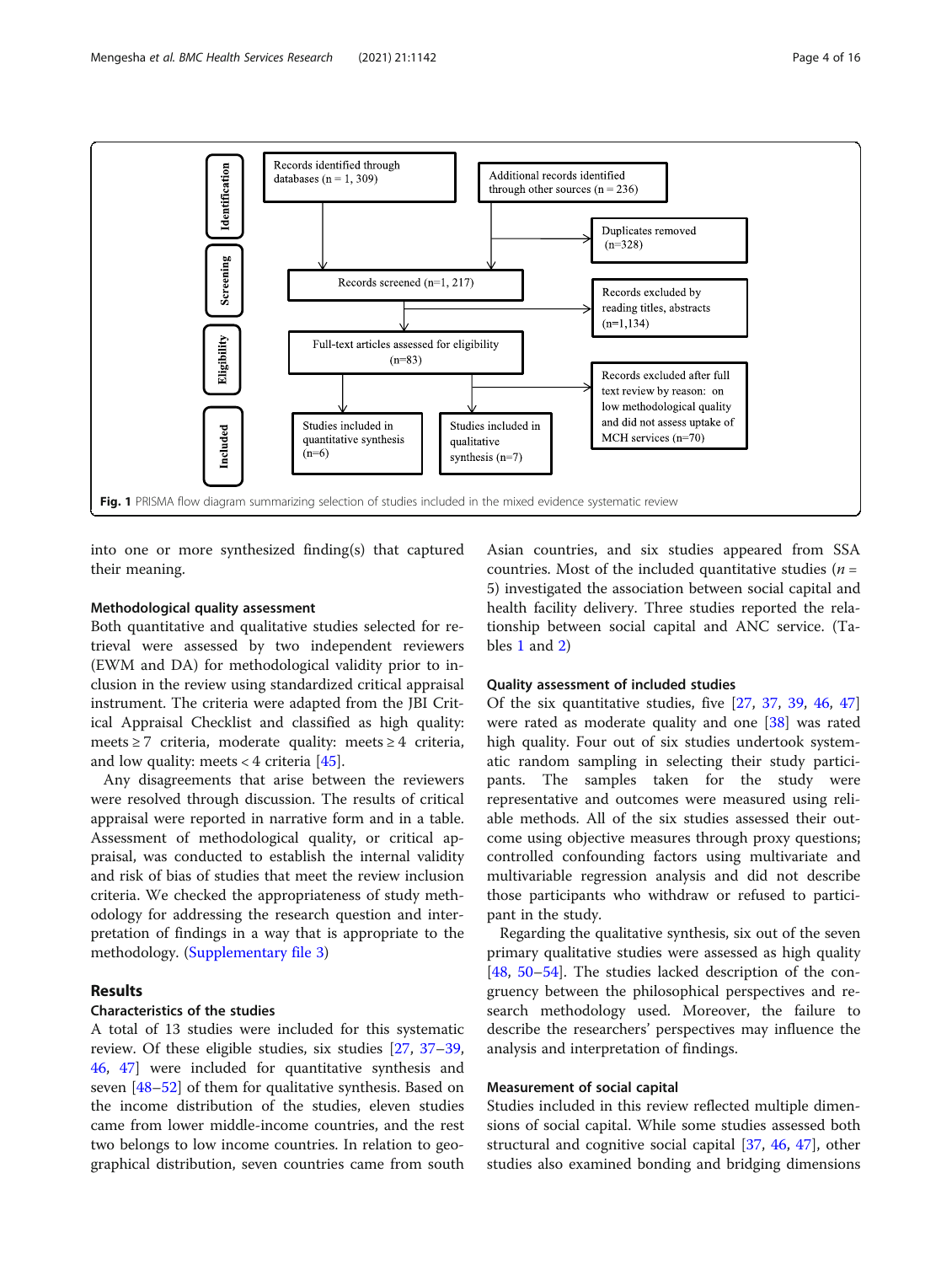<span id="page-4-0"></span>Table 1 Quantitative studies included in a systematic review of the role of social capital on maternal and child health services uptake in LMICs

| First<br>author/<br>publication<br>year | Aim(s) and study<br>Design                                                                                                                                                                                                                                                                                                                                                                                                                                                                                                                  | Country<br>and year<br>of<br>study      | Study<br>participants<br>and sample<br>size                                                                                                                                  | Data<br>collection<br>method(s)                                                                                                                                                                                                                   | Data<br>analysis                                                                                                                                                                                                                                                                          | Outcome<br>measurement social | Estimate for<br>capital                                                                                                                                                        | Limitation(s) of<br>the study<br>identified by the<br>author(s)                                                                                                                                      |
|-----------------------------------------|---------------------------------------------------------------------------------------------------------------------------------------------------------------------------------------------------------------------------------------------------------------------------------------------------------------------------------------------------------------------------------------------------------------------------------------------------------------------------------------------------------------------------------------------|-----------------------------------------|------------------------------------------------------------------------------------------------------------------------------------------------------------------------------|---------------------------------------------------------------------------------------------------------------------------------------------------------------------------------------------------------------------------------------------------|-------------------------------------------------------------------------------------------------------------------------------------------------------------------------------------------------------------------------------------------------------------------------------------------|-------------------------------|--------------------------------------------------------------------------------------------------------------------------------------------------------------------------------|------------------------------------------------------------------------------------------------------------------------------------------------------------------------------------------------------|
| Singh et al.,<br>2014 [37]              | Aim: to examine<br>factors associated<br>with maternal<br>healthcare<br>utilization in nine<br>high focus states<br>Design: Secondary<br>analysis of cross<br>sectional study                                                                                                                                                                                                                                                                                                                                                               | India,<br>2007-08                       | 125,721 ever-<br>married women<br>aged 15-49                                                                                                                                 | A set of<br>structured<br>questionnaires<br>namely,<br>household,<br>ever married<br>woman,<br>unmarried<br>woman, village<br>questionnaires<br>and health<br>facility survey                                                                     | Multilevel<br>analyses                                                                                                                                                                                                                                                                    | $\geq$ 4 ANC visits           | · Individual/<br>household<br>level<br>Social group:<br>Scheduled<br>Tribes; $AOR =$<br>$0.83$ $(0.80 -$<br>0.87)<br>Scheduled<br>Castes;<br>$AOR = 0.90$<br>$(0.87 - 0.92)$   | • Recall bias since<br>information was<br>collected<br>retrospectively,<br>women may<br>overlook or may<br>not accurately<br>recall the<br>number or<br>timing of<br>prenatal care,<br>location, and |
|                                         | delivery<br>delivery                                                                                                                                                                                                                                                                                                                                                                                                                                                                                                                        | Health facility                         | · Individual/<br>household<br>level<br>Social group:<br>Scheduled<br>Tribes; $AOR =$<br>$0.83$ $(0.80 -$<br>0.86)<br>Scheduled<br>Castes;<br>$AOR = 0.91$<br>$(0.89 - 0.94)$ | attendant of<br>birth, or PNC<br>during interview<br>• Not all<br>predictors of<br>maternal<br>healthcare<br>services use<br>were included<br>• limitation in<br>considering<br>measures of<br>quality of                                         |                                                                                                                                                                                                                                                                                           |                               |                                                                                                                                                                                |                                                                                                                                                                                                      |
|                                         |                                                                                                                                                                                                                                                                                                                                                                                                                                                                                                                                             |                                         | PNC within 2<br>days after                                                                                                                                                   | · Individual/<br>household<br>level<br>Social group:<br>Scheduled<br>Tribes; $AOR =$<br>$0.91(0.88 -$<br>0.95)                                                                                                                                    | healthcare<br>services such as<br>waiting time,<br>staff attitudes<br>and behavior                                                                                                                                                                                                        |                               |                                                                                                                                                                                |                                                                                                                                                                                                      |
| Story et al.,<br>2014 [27]              | 10,739 women<br>Household<br>Aim: to examine<br>India, 2005<br>the association<br>who recently<br>interviews<br>logistic<br>between social<br>gave birth and<br>were<br>7,403 children<br>capital and the<br>conducted<br>utilization of<br>factor<br>between one<br>with ever-<br>antenatal care,<br>and five years of<br>married<br>analysis<br>professional<br>age in 2,293<br>women aged<br>communities<br>delivery care, and<br>$15 - 45$<br>childhood<br>and 22 state-<br>immunizations<br>groups<br>Design: Cross<br>sectional study | Multilevel<br>regression<br>Exploratory | $\geq$ 4 ANC visits                                                                                                                                                          | · Individual/<br>household<br>level:<br>Social<br>networks<br>$(AOR = 1.10)$<br>• Community<br>level:<br>Intergroup<br>bridging ties<br>$(AOR = 1.22)$<br>Intragroup<br>bonding tie<br>$(AOR = 0.83)$<br>Collective<br>efficacy<br>$(AOR = 0.90)$ | • The study was<br>not designed to<br>infer a causal<br>association due<br>to the<br>retrospective,<br>cross-sectional<br>nature of the<br>data.<br>• No way to<br>differentiate<br>between male<br>and female<br>participation in<br>the social capital<br>questions<br>• Measurement of |                               |                                                                                                                                                                                |                                                                                                                                                                                                      |
|                                         |                                                                                                                                                                                                                                                                                                                                                                                                                                                                                                                                             |                                         |                                                                                                                                                                              |                                                                                                                                                                                                                                                   |                                                                                                                                                                                                                                                                                           | Health facility<br>delivery   | • Community<br>level:<br>Intragroup<br>bonding tie<br>$(AOR = 1.13)$<br>Social<br>networks<br>$(AOR = 1.16)$<br>Social<br>cohesion<br>$(AOR = 0.90)$<br>Collective<br>efficacy | each<br>component of<br>social capital<br>was limited by<br>the questions<br>that were used<br>in the survey                                                                                         |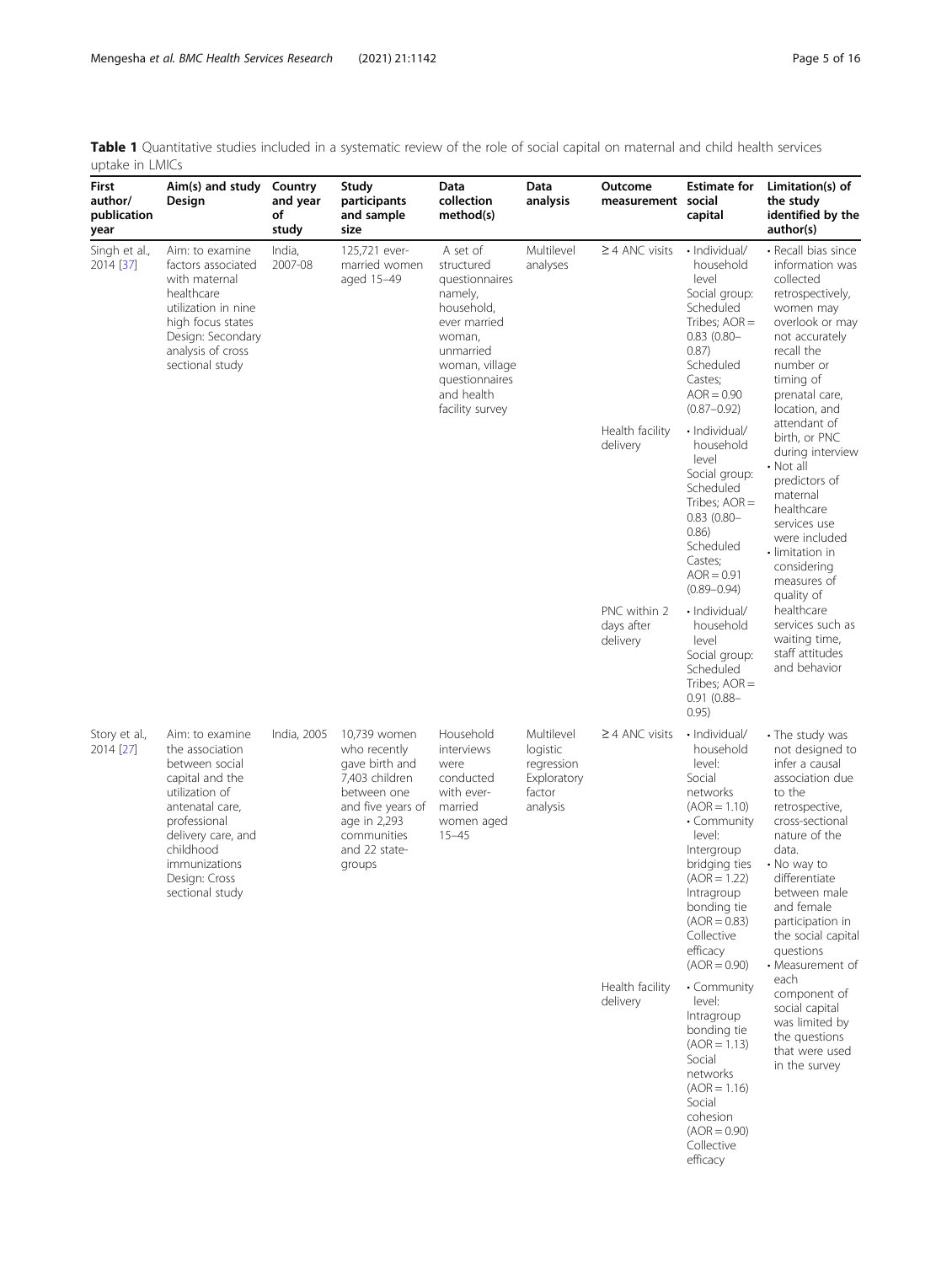Table 1 Quantitative studies included in a systematic review of the role of social capital on maternal and child health services uptake in LMICs (Continued)

| First<br>author/<br>publication<br>year | Aim(s) and study<br>Design                                                                                                                                                                                          | Country<br>and year<br>of<br>study | Study<br>participants<br>and sample<br>size                                      | Data<br>collection<br>method(s)                                                                                                                       | Data<br>analysis                                                 | Outcome<br>measurement social                            | <b>Estimate for</b><br>capital                                                                                                                                                                         | Limitation(s) of<br>the study<br>identified by the<br>author(s)                                                                                                                                                                                                                                                                                                                                                                                                                                                                                     |
|-----------------------------------------|---------------------------------------------------------------------------------------------------------------------------------------------------------------------------------------------------------------------|------------------------------------|----------------------------------------------------------------------------------|-------------------------------------------------------------------------------------------------------------------------------------------------------|------------------------------------------------------------------|----------------------------------------------------------|--------------------------------------------------------------------------------------------------------------------------------------------------------------------------------------------------------|-----------------------------------------------------------------------------------------------------------------------------------------------------------------------------------------------------------------------------------------------------------------------------------------------------------------------------------------------------------------------------------------------------------------------------------------------------------------------------------------------------------------------------------------------------|
|                                         |                                                                                                                                                                                                                     |                                    |                                                                                  |                                                                                                                                                       |                                                                  |                                                          | $(AOR = 1.09)$                                                                                                                                                                                         |                                                                                                                                                                                                                                                                                                                                                                                                                                                                                                                                                     |
| Semali et al.,<br>2015 [38]             | Aim: to determine<br>the role of social<br>capital in<br>facilitating health<br>facility delivery<br>Design:<br>Community based<br>cross sectional<br>study                                                         | Tanzania,<br>2015                  | 744 mothers<br>with children<br>aged less than<br>five years                     | Validated<br>World Bank's<br>social capital<br>assessment<br>tool was used<br>[68]<br>Questionnaire<br>administered<br>in face-to face<br>interviews. | Multilevel<br>analysis and<br>Principal<br>Component<br>Analysis | Health facility<br>delivery                              | Social capital<br>quintiles:<br>Lowest;<br>$AOR = 2.9$<br>$(1.4 - 6.1)$<br>Moderate,<br>$AOR = 5.5$<br>$(2.3 - 13.3)$<br>High; $AOR =$<br>$4.7(1.9-11.6)$<br>Highest;<br>$AOR = 5.6$<br>$(2.4 - 13.4)$ | Mothers who<br>survived the birth<br>process and<br>hence introduced<br>a bias which<br>might have<br>overestimated the<br>rate of facility<br>deliveries                                                                                                                                                                                                                                                                                                                                                                                           |
| Saha et al.,<br>2013 [46]               | Aim: to analyze<br>the impact of self-<br>help groups on<br>maternal health<br>service uptake at<br>national level<br>Design: secondary<br>analysis of cross<br>sectional study                                     | India, 2013                        | 643,944 ever<br>married women<br>(15-49 years)                                   | Data was<br>collected<br>through self-<br>reported infor-<br>mation from<br>respondents                                                               | Forward<br>stepwise<br>logistic<br>regression<br>model           | Health facility<br>delivery                              | Presence of<br>self-help<br>group: $AOR =$<br>$1.19(1.13 -$<br>1.24)                                                                                                                                   | • Information on<br>women's actual<br>participation in<br>self-help group<br>activities was<br>not included<br>• Analysis done at<br>the aggregate<br>country level.<br>This masks<br>variations in the<br>spread and<br>intensity of self-<br>help group<br>activity<br>• The availability<br>of credit and<br>the duration of<br>association did<br>not addressed<br>• An explicit<br>definition of<br>self-help group<br>was not stated<br>• The design and<br>nature of the<br>study were not<br>able to draw<br>conclusions<br>about causality |
| Mohammed<br>et al., 2019<br>$[47]$      | Aim: to examine<br>the association<br>between male<br>partners'<br>involvement in<br>maternal health<br>care on utilization<br>of maternal health<br>care services<br>Design:<br>community-based<br>cross-sectional | Ethiopia,<br>2014                  | 210 male/female<br>couples with a<br>baby less than 6<br>months old              | Two structured<br>questionnaires<br>were used to<br>collect the<br>data from men<br>and women                                                         | Multivariate<br>logistic<br>regression<br>models                 | At least one<br>ANC visit<br>Health facility<br>delivery | Overall male<br>partners'<br>involvement<br>(MPI) scale<br>score: $AOR =$<br>$1.61(1.05 -$<br>2.45)<br>Overall MPI<br>scale score:<br>$AOR = 1.22$<br>$(1.01 - 1.48)$                                  | Self-report might<br>introduced social<br>desirability bias                                                                                                                                                                                                                                                                                                                                                                                                                                                                                         |
| McTavish<br>et al., 2015<br>$[39]$      | study<br>Aim: to examine<br>the importance of<br>social networks<br>and social capital<br>in maternal health                                                                                                        | Cameroon,<br>2009                  | 110 women<br>between 18-45<br>years old who<br>had given birth<br>at any time in | Interviews<br>were<br>conducted                                                                                                                       | Poisson<br>regression<br>and<br>inductive<br>content             | Number of<br>maternal<br>health care<br>visits           | Network<br>resources<br>Incidence<br>rate ratios<br>$(IRR) = 1.13$                                                                                                                                     | Results may not<br>be generalizable<br>to other<br>populations due<br>to convenient                                                                                                                                                                                                                                                                                                                                                                                                                                                                 |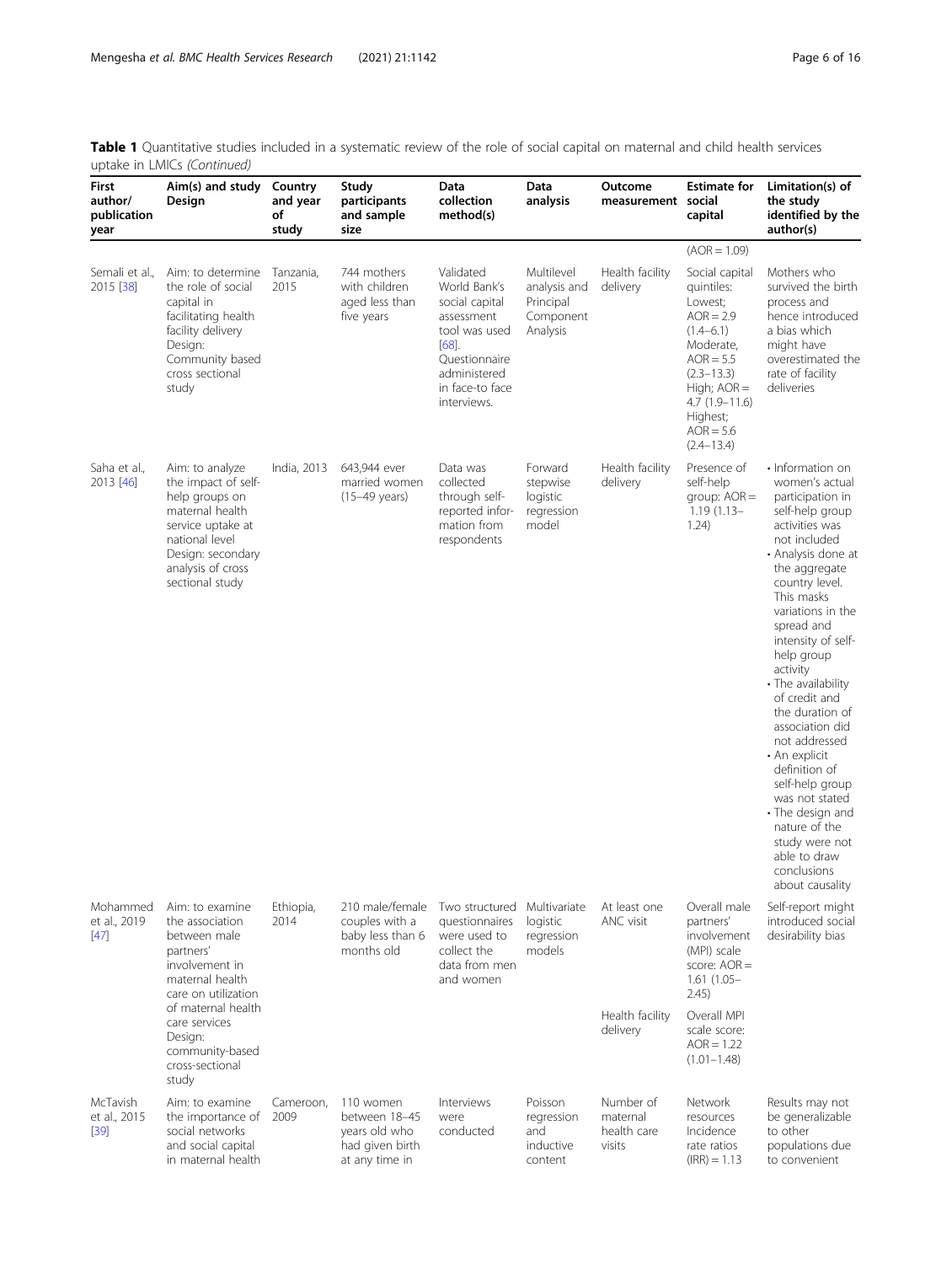| aptane in Liviles (correlated)                 |                                               |                                    |                                             |                                 |                  |                               |                                |                                                                 |  |
|------------------------------------------------|-----------------------------------------------|------------------------------------|---------------------------------------------|---------------------------------|------------------|-------------------------------|--------------------------------|-----------------------------------------------------------------|--|
| <b>First</b><br>author/<br>publication<br>year | Aim(s) and study<br>Design                    | Country<br>and year<br>οf<br>study | Studv<br>participants<br>and sample<br>size | Data<br>collection<br>method(s) | Data<br>analysis | Outcome<br>measurement social | <b>Estimate for</b><br>capital | Limitation(s) of<br>the study<br>identified by the<br>author(s) |  |
|                                                | care use<br>Design: cross-<br>sectional study |                                    | the five years<br>prior                     |                                 | analysis         |                               | $(1.02 - 1.26)$                | sampling<br>techniques                                          |  |

Table 1 Quantitative studies included in a systematic review of the role of social capital on maternal and child health services uptake in LMICs (Continued)

ANC: Antenatal Care, AOR: Adjusted Odds Ratio, IRR: Incidence Rate Ratios, MPI: Male Partners' Involvement, PNC: Postnatal Care

[[27,](#page-14-0) [38\]](#page-14-0). Related to measurement tools for social capital, studies used different types of measurement tools ranging from using individual questions for selected dimensions of social capital to composite tools that measured each dimension of social capital using several questions. The variations among tools in its content may indicate that instruments for measuring social capital are at the developmental stage. Exploratory factor analysis (EFA) was used to develop and validate a tool for measuring social capital and investigate the influence of sociocontextual variables [[27](#page-14-0), [55](#page-14-0)–[59](#page-15-0)]. In addition, confirmative factor analysis (CFA) indicated the reliability and validity of social capital scales [[56,](#page-14-0) [60](#page-15-0)]. Furthermore, regression analyses including multiple hierarchical linear regression [[61\]](#page-15-0), multilevel models [[27,](#page-14-0) [37](#page-14-0), [62\]](#page-15-0), multivariate regression [\[63](#page-15-0), [64\]](#page-15-0), multiple linear regression and logistic regressions [\[46](#page-14-0), [65](#page-15-0), [66](#page-15-0)] were used to examine the relationship between social capital and the outcome variables. For qualitative studies, data were analyzed using narrative summaries and thematic analysis approach [\[48,](#page-14-0) [50](#page-14-0)–[52\]](#page-14-0).

## Role of social capital on uptake of maternal and child health services

Of six reviewed quantitative studies, five of them addressed the relationship between social capital and health facility delivery. However, the six study included in our study examined the association between social networks and maternal health services during pregnancy. A study from rural India [[46\]](#page-14-0) showed that women from villages with a social capital in term of a self-help group were more likely to give birth in a health facility. In contrast, other study from India [[67\]](#page-15-0) reported that although the presence of self-help groups in the community, there was no evidence suggesting social networks would improve health facility delivery. These discrepancies could be women used self-help group for financial purpose only and they did not access health care messages during their meetings. (Table [1](#page-4-0))

Three of the six studies [\[27](#page-14-0), [37](#page-14-0), [47](#page-14-0)] focused on the association between social capital and ANC uptake. Women who lived in communities with higher membership in groups that help form intergroup bridging ties had higher odds of ANC use than women who lived in

communities with higher intragroup bonding ties and collective efficacy [[27\]](#page-14-0). Furthermore, male partners' involvement in maternal health care during pregnancy has improved maternal health care services access and uptake. The odds of having at least one ANC was higher in women whose male partners' involvement scores were higher than those women whose partner's involvement scores were lower [[47\]](#page-14-0).

#### Experience of women on social capital

A total of seven qualitative studies were included in this systematic review. These studies followed phenomenology  $[51, 52]$  $[51, 52]$  $[51, 52]$  $[51, 52]$ , case study  $[48, 49]$  $[48, 49]$  $[48, 49]$  $[48, 49]$ , ethnography  $[50]$  $[50]$  and exploratory [[53](#page-14-0), [54\]](#page-14-0) qualitative study designs. The synthesized qualitative findings of this study revealed that social support groups, receiving health information from trusted people and sociocultural factors played a significant role on the uptake of MCH services. Across network support groups, most women indicated that network members provided emotional, informational, and instrumental supports. Health extension workers (HEWs), women development army (WDA), Male development army (MDA) and religious leaders were also participated on community mobilization activities, provision of continuous support and promotion of MCH services [\[48](#page-14-0)–[54\]](#page-14-0). For example, a study in Ethiopia reflected that religious leaders were crucial in providing emotional and spiritual support to their followers by committing themselves in prayer activities. This was illustrated when a female FGD participant said : "In the Orthodox Church, while the religious leaders pray, they also pray for pregnant women and for women in postpartum period…to live in agreements as our governments ordered us, the church also ordered us too and made pray for us, we also pray at home" (Female FGD participant) [[48\]](#page-14-0). It was also shown that religious leaders were found to be influential in many aspects of community wellbeing including by the promotion of safe motherhood. "…Now we are advising pregnant women to give birth in health facility. We also advise them to attend health checkup during pregnancy and go directly to health facility when labor starts. We are advising people to stop harmful practice like massaging the belly of pregnant women" (Muslim religious leader) [[52\]](#page-14-0).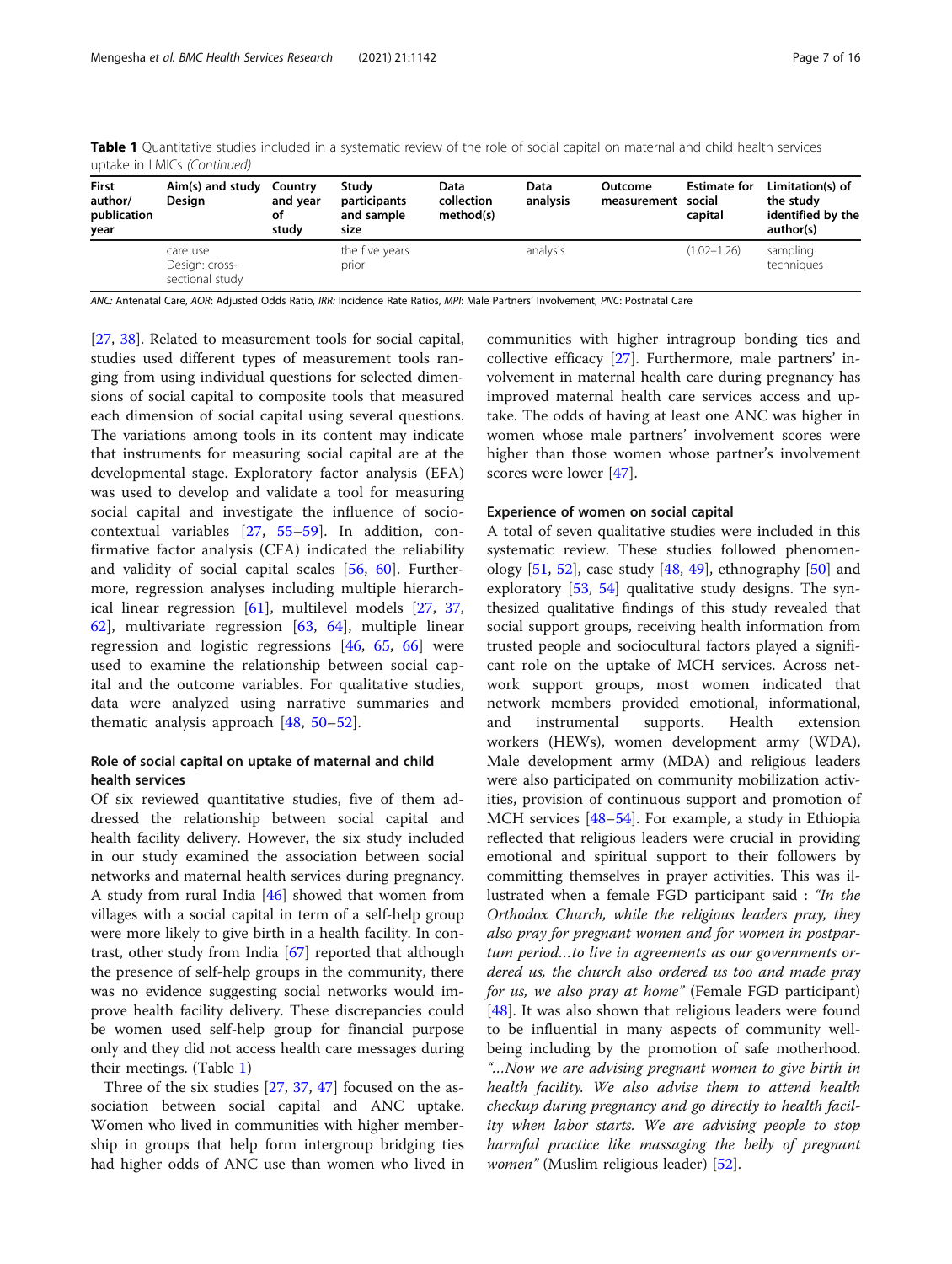| First<br>author/<br>publication<br>year | Aim(s) and study<br>Design                                                                                                                                                                                                    | Country<br>and<br>year of<br>study | Study<br>participants<br>and sample size                                                                                                                                                                                                                                                                                         | Data collection<br>method(s) and<br>analysis                                                                                                                | Social capital<br>measures                                                                                                                                                                                                     | Description of<br>social capital<br>findings                                                                                                                                                                       | Limitation(s) of<br>the study<br>identified by the<br>author(s)                                                                                                  |
|-----------------------------------------|-------------------------------------------------------------------------------------------------------------------------------------------------------------------------------------------------------------------------------|------------------------------------|----------------------------------------------------------------------------------------------------------------------------------------------------------------------------------------------------------------------------------------------------------------------------------------------------------------------------------|-------------------------------------------------------------------------------------------------------------------------------------------------------------|--------------------------------------------------------------------------------------------------------------------------------------------------------------------------------------------------------------------------------|--------------------------------------------------------------------------------------------------------------------------------------------------------------------------------------------------------------------|------------------------------------------------------------------------------------------------------------------------------------------------------------------|
| Cofie et al.,<br>2018 [51]              | Aim: to examine<br>the social network<br>dynamics of all<br>members of<br>women's social<br>networks during<br>pregnancy and<br>childbirth<br>Design:<br>Phenomenology                                                        | Ghana,<br>2015                     | • Mothers $(n = 40)$<br>$\cdot$ Husbands ( $n =$<br>20), and<br>$\cdot$ 4 focus group<br>interviews with<br>mothers-in-law                                                                                                                                                                                                       | · In-depth inter-<br>views (IDIs)<br>• Focus group<br>discussions(FGDs)<br>• Data were<br>analyzed using<br>narrative<br>summaries and<br>thematic coding   | Social support and<br>network:<br>Network proximity<br>Frequency of<br>contact<br>Nature of<br>relationships                                                                                                                   | Social networks<br>contribute in<br>important ways to<br>women's use of<br>facility-based preg-<br>nancy and delivery<br>care                                                                                      | Translation errors,<br>Recall bias,<br>Response bias,<br>Social desirability<br>bias                                                                             |
| Mochache<br>et al., 2020<br>$[52]$      | Aim: to explore<br>how individual<br>and community-<br>wide factors influ-<br>enced uptake and<br>utilization of ma-<br>ternal health<br>services<br>Design:<br>Phenomenology                                                 | Kenya,<br>2015                     | · Female (pregnant<br>and postpartum)<br>as well as male<br>adult community<br>members<br>• 5 FGDs ( $N = 47$ )<br>• 15 $ D s(N = 15)$                                                                                                                                                                                           | • FGDs stratified<br>by age and<br>gender; 3 among<br>men and 2<br>among women,<br>$\cdot$ IDIs<br>• A thematic<br>content analytic<br>approach was<br>used | Socio-cultural<br>norms, religious<br>norms and gender<br>stereotypes                                                                                                                                                          | Religious and<br>socio-cultural<br>norms as well as<br>gender stereotypes<br>influenced<br>utilization of ma-<br>ternal health<br>services                                                                         | No limitation<br>information was<br>provided                                                                                                                     |
| Papp et al.,<br>2013 [49]               | Aim: to identify<br>the processes and<br>psycho-social<br>pathways through<br>which social ac-<br>countability can<br>contribute to im-<br>provement of ma-<br>ternal health<br>Design: case study                            | India,<br>2013                     | • Interviews with 4<br>health providers,<br>• 3 policy-makers<br>and government<br>officials,<br>• 4 media<br>representatives,<br>• 2 representatives<br>from partner,<br>• 2 national, 4 state<br>and district<br>Central Statistical<br>Agency staff,<br>• 1 Accredited<br>social health<br>activist                           | Interviews and<br>focus groups                                                                                                                              | Critical<br>consciousness,<br>social capital and<br>'receptive social<br>spaces' to outline<br>a social-<br>psychological ac-<br>count of the path-<br>ways between<br>Social accountabil-<br>ity and service<br>effectiveness | Three processes<br>that underpin<br>social<br>accountability: (1)<br>generating<br>demand, (2)<br>leveraging<br>intermediaries and<br>(3) sensitizing<br>leaders and health<br>providers to the<br>needs of women. | Focused on the<br>processes and<br>psycho-social<br>pathways under-<br>pinning the public<br>hearings                                                            |
| Raman et al.,<br>2014 [50]              | Aim: to explore<br>the wide-ranging<br>sources of support<br>that the maternal-<br>infant dyad need<br>or expect through-<br>out the perinatal<br>period<br>Design: qualitative<br>interviews and<br>ethnographic<br>approach | India,<br>2008-10                  | • 36 mothers from<br>different socio-<br>cultural and<br>socio-economic<br>backgrounds who<br>had given birth<br>within the past<br>two years in a<br>tertiary hospital<br>· 13 participants in<br>group one (low<br>education),<br>· 11 in group two<br>(medium<br>education) and<br>$\cdot$ 12 in group 3<br>(high education). | $\cdot$ IDIs<br>• Thematic analysis • Extended family<br>of transcribed<br>interviews<br>• Ethnographic<br>field notes was<br>carried out                   | • Female networks<br>support<br>• Own mother<br>emotional<br>support and<br>advice                                                                                                                                             | 4 themes<br>emerged:<br>· Importance of<br>women's own<br>mothers<br>$\cdot$ My place<br>• Female support<br>network<br>• Role of husband<br>• The ambivalent<br>role of the family                                | No limitation<br>information was<br>provided                                                                                                                     |
| Mamo et al.,<br>2019 [48]               | Aim: to explore<br>the actual roles,<br>responsibilities,<br>and contribution<br>of different<br>community<br>individuals or<br>groups in<br>promoting ANC,<br>childbirth and                                                 | Ethiopia,<br>2016                  | HEWs, religious<br>leaders, Women<br>Developmental<br>Army leaders, Male<br>Developmental<br>Army leaders and<br>married male and<br>female community<br>members                                                                                                                                                                 | 12 FGDs and<br>24 semi-structured<br>IDIs                                                                                                                   | Social support<br>Provision of<br>continuous<br>support<br>Work as a<br>community-health<br>care system<br>linkages                                                                                                            | Offering social<br>support (practical<br>help with routine<br>activities, resources<br>and material<br>goods, emotional<br>support and<br>assurance,<br>nutritional support,<br>and                                | • Unable to<br>explore<br>information from<br>zonal health<br>officers<br>• Specific distance<br>from a woman's<br>residence to a<br>health facility<br>were not |

# <span id="page-7-0"></span>Table 2 Qualitative studies included in the review of the role of social capital on maternal and child health services uptake in LMICs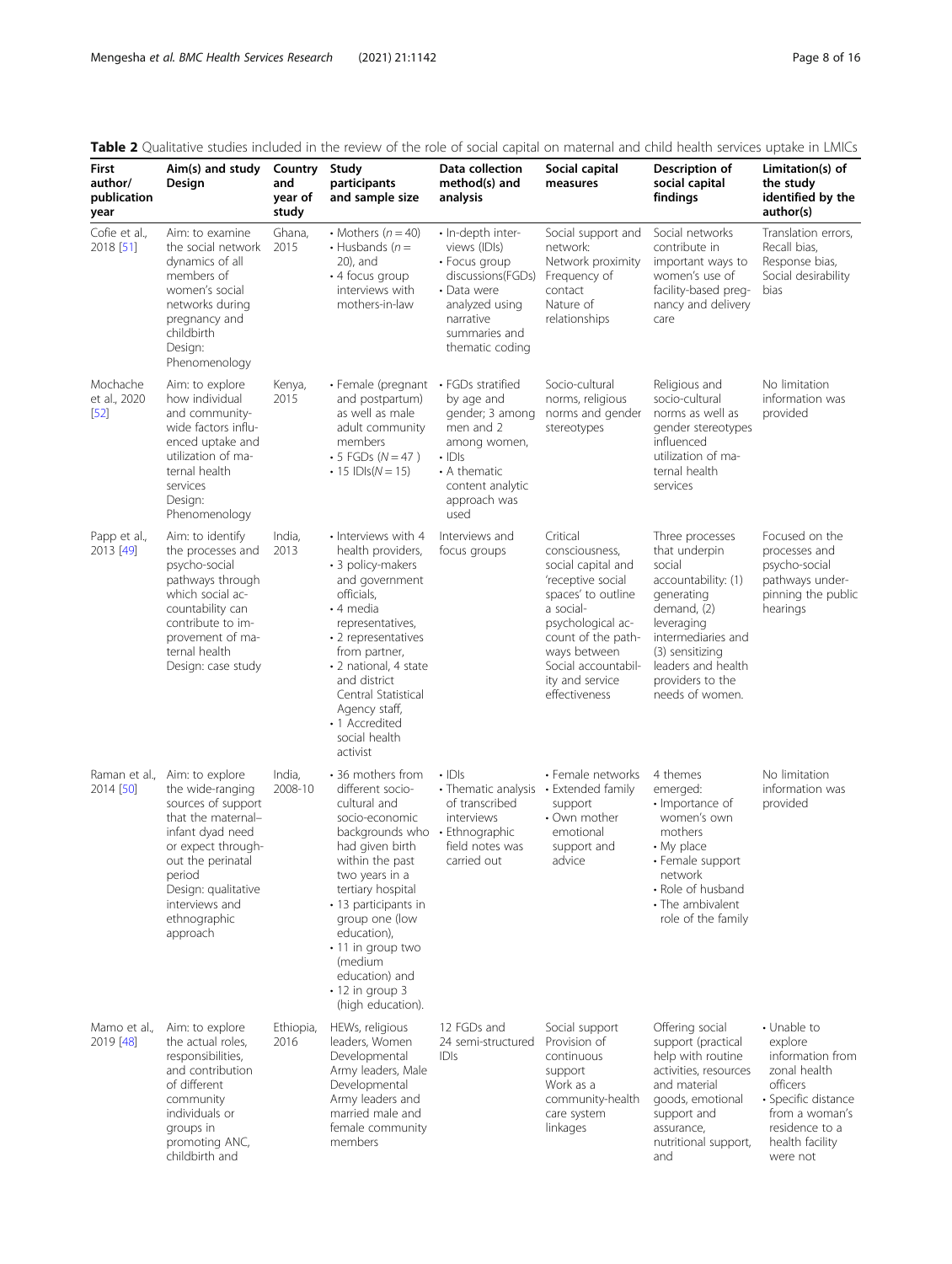| <b>First</b><br>author/<br>publication<br>year | Aim(s) and study<br>Design                                                                                                                                                                                                       | Country<br>and<br>year of<br>study | Study<br>participants<br>and sample size                                                                                                                                                                             | Data collection<br>method(s) and<br>analysis | Social capital<br>measures                                                               | Description of<br>social capital<br>findings                                                                                                                                                                                                            | Limitation(s) of<br>the study<br>identified by the<br>author(s)                                                                                                              |
|------------------------------------------------|----------------------------------------------------------------------------------------------------------------------------------------------------------------------------------------------------------------------------------|------------------------------------|----------------------------------------------------------------------------------------------------------------------------------------------------------------------------------------------------------------------|----------------------------------------------|------------------------------------------------------------------------------------------|---------------------------------------------------------------------------------------------------------------------------------------------------------------------------------------------------------------------------------------------------------|------------------------------------------------------------------------------------------------------------------------------------------------------------------------------|
|                                                | early postnatal<br>cares.<br>Design: case study                                                                                                                                                                                  |                                    |                                                                                                                                                                                                                      |                                              |                                                                                          | accompaniment)                                                                                                                                                                                                                                          | explicitly<br>accounted in this<br>study<br>• Social desirability<br>bias                                                                                                    |
| Simkhada<br>et al., 2010<br>[53]               | Aim: to explore<br>the mother-in<br>law's role in (a) her<br>daughter-in-law's<br>ANC uptake; and<br>(b) the decision-<br>making process<br>about using ANC<br>services in Nepal.<br>Design:<br>Exploratory<br>qualitative study | Nepal,<br>2006                     | • 30 purposively<br>selected<br>antenatal or<br>postnatal<br>mothers (half<br>users, half non-<br>users of ANC).<br>• 10 husbands and<br>• 10 mothers-in-law<br>in two different<br>(urban and rural)<br>communities | IDIs                                         | Communication<br>and relationships<br>between mothers-<br>in-law and<br>daughters-in-law | • Use of ANC is<br>strongly<br>influenced by<br>mothers-in-law's<br>roles and<br>attitudes<br>• Mothers-in-law<br>appeared to have<br>less influence on<br>ANC uptake if they<br>did not live in the<br>same household as<br>their daughters-in-<br>law | • It was not<br>feasible to<br>include literate<br>mothers-in-law                                                                                                            |
| Sapkota<br>et al., 2012<br>[54]                | Aim: to explore<br>husbands'<br>experiences of<br>supporting their<br>wives during<br>childbirth<br>Design:<br>Exploratory<br>qualitative study                                                                                  | Nepal,<br>2009                     | • 12 fathers who<br>had supported<br>their wives during<br>childbirth                                                                                                                                                | IDIs                                         | Husbands helped<br>to be present at<br>the birth.                                        | Despite the<br>unpleasant<br>emotions, a<br>majority of the<br>husbands felt that<br>they were able to<br>support their wives<br>to some extent.                                                                                                        | • Husbands in this<br>study are from<br>an urban setting,<br>where people's<br>educational<br>qualifications and<br>their access to<br>maternity health<br>services are high |

Table 2 Qualitative studies included in the review of the role of social capital on maternal and child health services uptake in LMICs (Continued)

ANC: Antenatal Care, FGDs: Focus Group Discussions, IDIs: In-Depth Interviews

Other evidence showed that some women had numerous sources of support that include their own mothers, female relatives and friends. Female friendships were particularly important in those who lived in nuclear households or those who were far away from their own families [[50\]](#page-14-0). Husbands had helped to boost their wife's confidence and reduce anxieties during the childbirth. Regarding the community social networks, the benefit may be direct, through the young person's own networks, or indirect, through the networks of their parent(s). Network support for women's pregnancy-related care affects their place of childbirth. Women who had positive experiences of having health facility delivery previously and who lived in close proximity with the pregnant women tend to encourage women to consider birth at health facility. Those husbands lived in the same house further confirmed the emotional supportive roles of these network members [[51\]](#page-14-0). Studies conducted in Ethiopia [[48\]](#page-14-0), India [[49,](#page-14-0) [50\]](#page-14-0), Ghana [[51\]](#page-14-0) and Kenya [[52\]](#page-14-0) demonstrated that women received some form of emotional, informational and instrumental support from their network members during pregnancy and to use health facility delivery [\[51](#page-14-0)].

Receiving health information from trusted people and socio-cultural factors influenced use of MCH services. A study conducted in Ethiopia [\[48](#page-14-0)] and Kenya [[52\]](#page-14-0) showed that religious and socio-cultural norms as well as gender stereotypes influenced uptake of MCH services. In Nepal, mothers-in-law played ambivalent role in the uptake of ANC. They have a positive influence when encouraging women to seek ANC, but more often a negative role in discouraging women from accessing ANC. Mothers-in-law appeared to have less influence on ANC uptake if they did not live in the same household as their daughters-in-law [[53\]](#page-14-0) (Tables [2](#page-7-0) and [3](#page-9-0)).

#### **Discussion**

This study aimed to synthesize the available literature about the role of social capital on the uptake of MCH services in LMICs. The results of this study indicated that social capital has dual roles with the favorable impact to improve MCH services uptake but also some negative consequences. Network members who have sufficient health information provide advice to the pregnant women to access ANC, avail a transport vehicle for travelling to health facility during childbirth. In contrast, some network members who lived in close proximity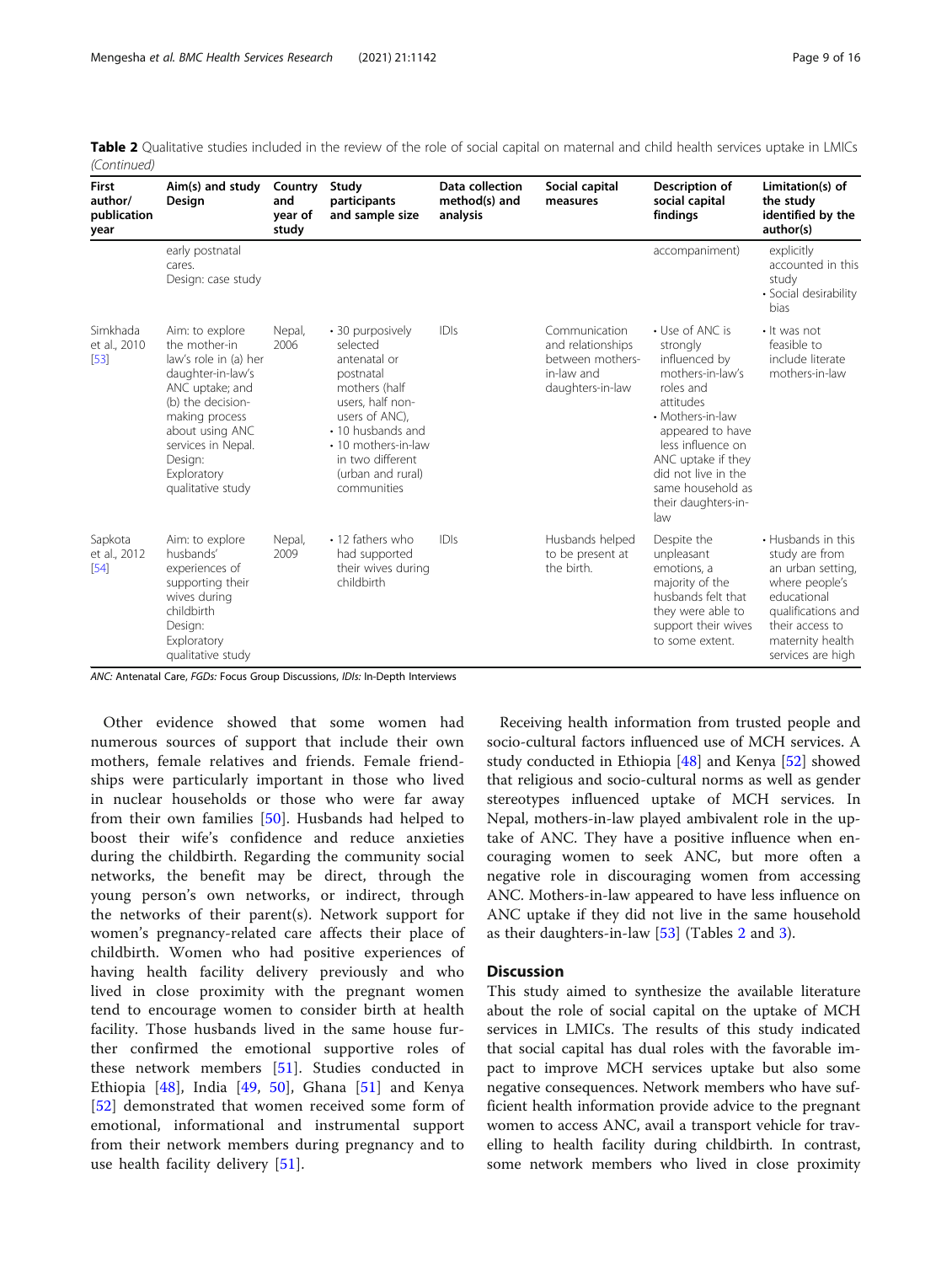<span id="page-9-0"></span>

|  |  | <b>Table 3</b> Synthesis of qualitative findings on the role of social capital on maternal and child health services uptake in LMICs |  |  |  |  |  |  |  |  |  |
|--|--|--------------------------------------------------------------------------------------------------------------------------------------|--|--|--|--|--|--|--|--|--|
|--|--|--------------------------------------------------------------------------------------------------------------------------------------|--|--|--|--|--|--|--|--|--|

| <b>Table 3</b> Synthesis of Qualitative infunitys on the fole of social capital on material and child nealth services uptake in Livilcs<br><b>Findings and reflections</b>                                                                                                                                                                                                                                                                                                                                                                                                                                                                                                                                                    | Category              | Synthesized findings                              |
|-------------------------------------------------------------------------------------------------------------------------------------------------------------------------------------------------------------------------------------------------------------------------------------------------------------------------------------------------------------------------------------------------------------------------------------------------------------------------------------------------------------------------------------------------------------------------------------------------------------------------------------------------------------------------------------------------------------------------------|-----------------------|---------------------------------------------------|
| Finding: Across network support patterns, most women indicated that<br>network members were showed empathy in their interactions with them.<br>Reflection: "I have a friend here from my native place; with her only I am<br>sharing my feelings." (26 year old, high school educated) Raman et al., page<br>132                                                                                                                                                                                                                                                                                                                                                                                                              | Emotional support     | Social supports enabled women to use<br>MCH care. |
| Reflection: "we are free and open with each other Cecilia too shows me<br>love [inaudible] so she chats with me about things that will bring laughter" (<br>Woman, Student, 19 yrs.) Cofie et al., page 8<br>Reflection: "I was telling her not to worry, but I myself was worried deep<br>inside." (32-year-old farmer).<br>Sapkota et al., page 48                                                                                                                                                                                                                                                                                                                                                                          |                       |                                                   |
| Finding: Network members visited frequently during her pregnancy.<br>Reflection: "When I am not able to go visit her [mother], she comes to visit<br>me and asks about me, that made me know she loves me" (Woman, Student,<br>19 yrs.) Cofie et al., page 8                                                                                                                                                                                                                                                                                                                                                                                                                                                                  |                       |                                                   |
| Finding: Religious leaders provide emotional and spiritual support to their<br>followers.<br>Reflection: "In the Orthodox Church while the religious leaders pray, they also<br>pray for pregnant women and for women in postpartum period" (Female FGD<br>participant from Gomma district) Mamo et al., page 7                                                                                                                                                                                                                                                                                                                                                                                                               |                       |                                                   |
| Finding: Most women received advice to use ANC and health facility<br>delivery care.<br><b>Reflection:</b> "The public hearing generates the awareness of the public that<br>pregnancy is not a very simple thing that they have to come to the<br>facilities for the technical support." (PGO-1) Papp et al., page 455<br><b>Reflection</b> : "The role of the mosque is broad; the first one is advising the<br>community to believe what health professionals order us to do is essential you<br>die if you are ordered to die and live if you are ordered to live by God but you<br>should believe the advice given by health professionals is true." (Muslim<br>religious leader from Seka district) Mamo et al., page 8 | Informational support |                                                   |
| Finding: Family members, particularly Mother in laws[MIL], mothers and<br>grandmothers advice women and provides suggestions on how to<br>experience safe pregnancy and delivery<br>Reflection: "My mother had 11 children, out of which seven surviving<br>therefore she gave all advice (during pregnancy). And I followed her advice."<br>(32 years, working woman) Raman et al., page 132<br>Reflection: "Not lift heavy thingseat well" (FGDs with MILs) Cofie et al.,<br>page 8                                                                                                                                                                                                                                         |                       |                                                   |
| Finding: Network members lived in close proximity provide advice to the<br>pregnant women<br>Reflection: "Hamdia (brother-in-law's wife). and my husband. They told me<br>to not work as hard as I used to because now that I am pregnant I need to<br>be cautious of the kind of work that I do. .Bintu (Friend) was also involved. .if I<br>was not feeling well, I would call her and tell her. She would then tell me to<br>go to the hospital because that is where we will find out what is actually<br>wrong with me."( woman in the facility birth group) Cofie et al., page 8                                                                                                                                        |                       |                                                   |
| Finding: Close network members were ready to avail a transport vehicle for Instrumental support<br>travelling to health facility during child birth.<br>Reflection: "When her husband is not there. . you [MIL] would then talk to any<br>family member available at that time, for that person to look for a motorbike,<br>fuel it and take her to hospital" (FGD, MIL) Cofie et al., page 9<br>Reflection: "My auntie helped in supporting my wife to sit on the motorbike.<br>My auntie sat at the back as we took my wife to the clinic". [Husband,<br>Farmer, 27 yrs.] Cofie et al., page 9                                                                                                                              |                       |                                                   |
| Finding: Network members able to help her access and utilize facility<br>delivery<br>Reflection: "The women health development army exists in the form of<br>AFOSHA (cultural self-help system). They help one another not only when<br>someone dies, but also when someone gives birth and during festivals. They<br>even help one another financially. They contribute money and buy basic<br>household materials." (Male FGD participant from Gomma district) Mamo<br>et al., page 6                                                                                                                                                                                                                                       |                       |                                                   |
| Finding: Some women had numerous sources of support, their own<br>mothers, female relatives and friends.                                                                                                                                                                                                                                                                                                                                                                                                                                                                                                                                                                                                                      |                       |                                                   |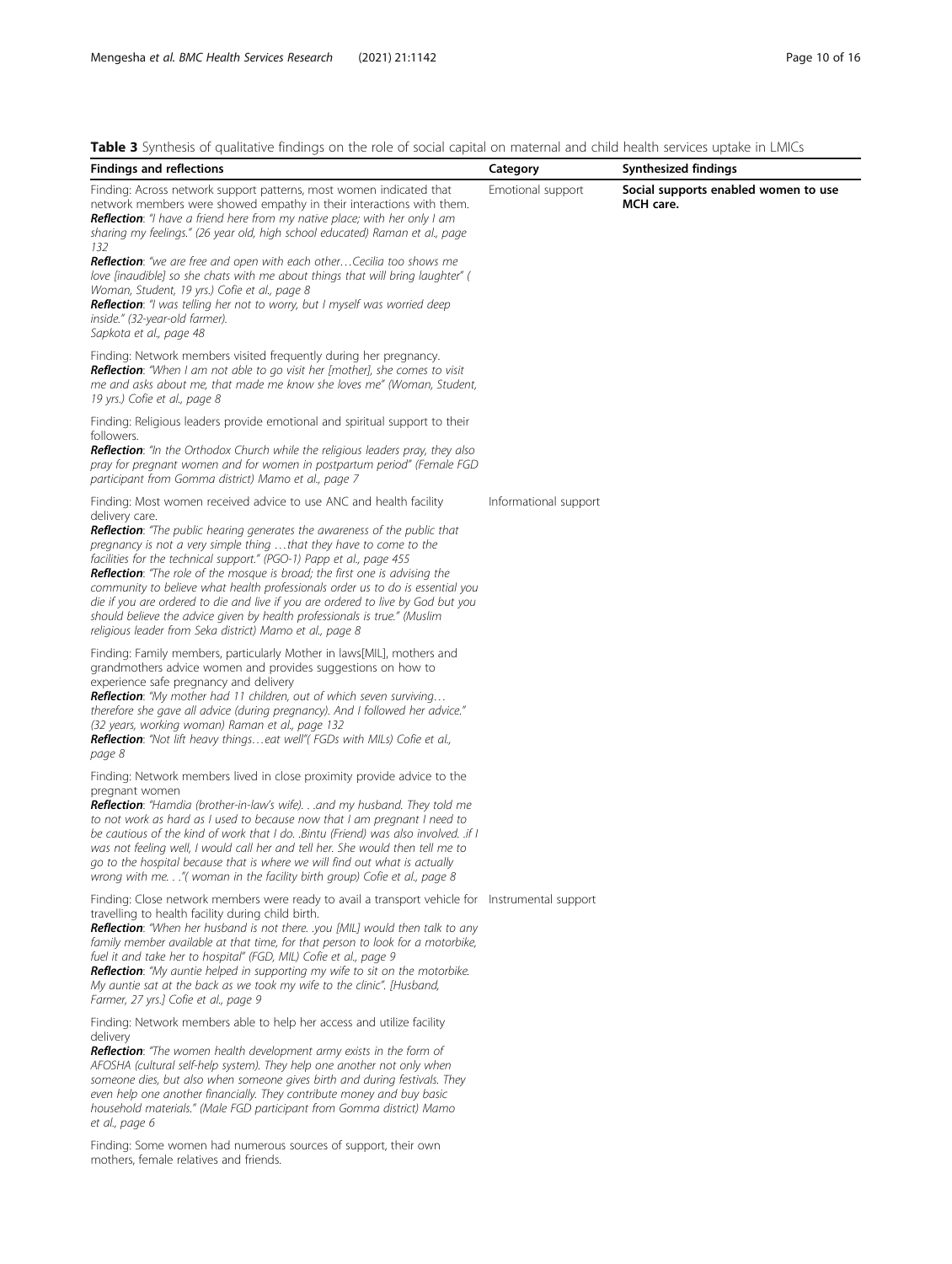seek the involvement of a traditional birth attendant (TBA) during women's

Table 3 Synthesis of qualitative findings on the role of social capital on maternal and child health services uptake in LMICs

| (Continued)                                                                                                                                                                                                                                                                                                                                                                                                                                                                                                                                                                                                         |                                                    |                                                                                      |
|---------------------------------------------------------------------------------------------------------------------------------------------------------------------------------------------------------------------------------------------------------------------------------------------------------------------------------------------------------------------------------------------------------------------------------------------------------------------------------------------------------------------------------------------------------------------------------------------------------------------|----------------------------------------------------|--------------------------------------------------------------------------------------|
| <b>Findings and reflections</b>                                                                                                                                                                                                                                                                                                                                                                                                                                                                                                                                                                                     | Category                                           | Synthesized findings                                                                 |
| <b>Reflection:</b> "There are enough people around me to talk to and support, (but)<br>mainly I would tell my mother about everything. She has been very supportive<br>throughout." (29 years, educated) Raman et al., page 132<br><b>Reflection</b> : "When I was vomiting for the first few months, three different<br>friends used to cook different dishes for me every day; they looked after me so<br>well." (27 year old, nuclear family) Raman et al., page 133                                                                                                                                             |                                                    |                                                                                      |
| Finding: MDA and WDA leaders are good in passing different knowledge<br>to mothers and members of the community during community meetings,<br>women's association meetings, antenatal outreach sessions, and coffee                                                                                                                                                                                                                                                                                                                                                                                                 | Promotion of MCH<br>services                       | Receiving health information from trusted<br>people enhanced uptake of MCH services. |
| ceremony<br>Reflection: "We are doing many activities like advising women to prepare<br>before delivery. There could be different problems during delivery and they<br>may need money, so I inform them to save certain money and keep it with<br>them." (MDA from Gomma district) Mamo et al., page 6                                                                                                                                                                                                                                                                                                              |                                                    |                                                                                      |
| Finding: HEWs, WDA and religious leaders are also participating on<br>community mobilization activities including use of full ANC services, health<br>facility delivery and PNC<br>Reflection: "What I should do for pregnant women during pregnancy is<br>taking them to health facility for regular check-up and helping them to go<br>and deliver in health facility and taking the children to health facility for vac-<br>cination." (Muslim Religious leader from Kersa district) Mamo et al., page 6                                                                                                         |                                                    |                                                                                      |
| Finding: Assistance with community, husbands and WDA support women<br>during and after pregnancy period.<br>Reflection: " when she is ready to deliver, I will take her to the health center<br>and then come back home with her after delivery I am responsible for<br>preparing food and giving her advice about not working beyond her capacity<br>and for washing the baby clothes." (WDA leader from Seka district) Mamo<br>et al., page 7<br>Reflection: "My son is always behind his wife. He is not only helping, but also<br>supporting her all the time." (Mother-in-law 3) Simkhada et al. page 7        | Provision of continuous<br>support                 |                                                                                      |
| Finding: Integrating activities between community leaders to be enhance<br>strong relationship and communication between HEWs, primary health<br>care units and community members<br>Reflection: "What makes women health development army leader support<br>special is that, they involve starting by enrolling the pregnant women and<br>reporting to health extension worker at the termination of first menstrual<br>cycle"(HEWs from Kersa district) Mamo et al., page 8                                                                                                                                       | A link between<br>communities and<br>health system |                                                                                      |
| Findings: Some members of the community cannot go to the hospital for<br>health care services for whatever problem without first going to herbalists.<br>Ill health is as a result of evil spirits and traditional systems of health care<br>were best-placed to deal with them<br>Reflection: "in the olden days of our grandfathers and grandmothers, we<br>just used to stay like that when a woman got pregnant; she would just use<br>some roots (herbs) and she would deliver without any problem." (Female FGD<br>participant, 63 years, Married, 10 children, Viphalani village) Mochache et al.,<br>page 4 | Influence of socio-<br>cultural norms              | Socio-cultural factors influenced uptake<br><b>MCH</b> services                      |
| Finding: Women prefer facility delivery if complications arise during the<br>birthing process<br>Reflection: "They [women] did not easily go to the hospital or clinics,<br>furthermore when a woman got pregnant, she just stayed at home  and in<br>case of any complications there was always traditional means of treatment.<br>Certain plants were used to relieve women of abdominal pains and it has<br>really taken long to change. " (Male FGD participant, 50 years, Married, 3<br>children, Magodzoni village) Mochache et al., page 5                                                                   |                                                    |                                                                                      |
| Finding: In the culture of some community, a woman has to stay indoors<br>for a long period of time without accessing MCH services<br><b>Reflection:</b> "In my community, a woman has to stay indoors [for a month to<br>40 days] until the baby's skin lightness disappears, that's when you get out<br>(local phrase used: 'mpaka mtoto afunike jua')." (Female IDI participant, 28<br>years, Married, 1 child, Kwale town) Mochache et al., page 5                                                                                                                                                              |                                                    |                                                                                      |
| Findings: Maternal figures play a critical role in the decision-making path-<br>way for choice of place of delivery. Some network members tended to first matriarchal figure                                                                                                                                                                                                                                                                                                                                                                                                                                        | Role of significant                                |                                                                                      |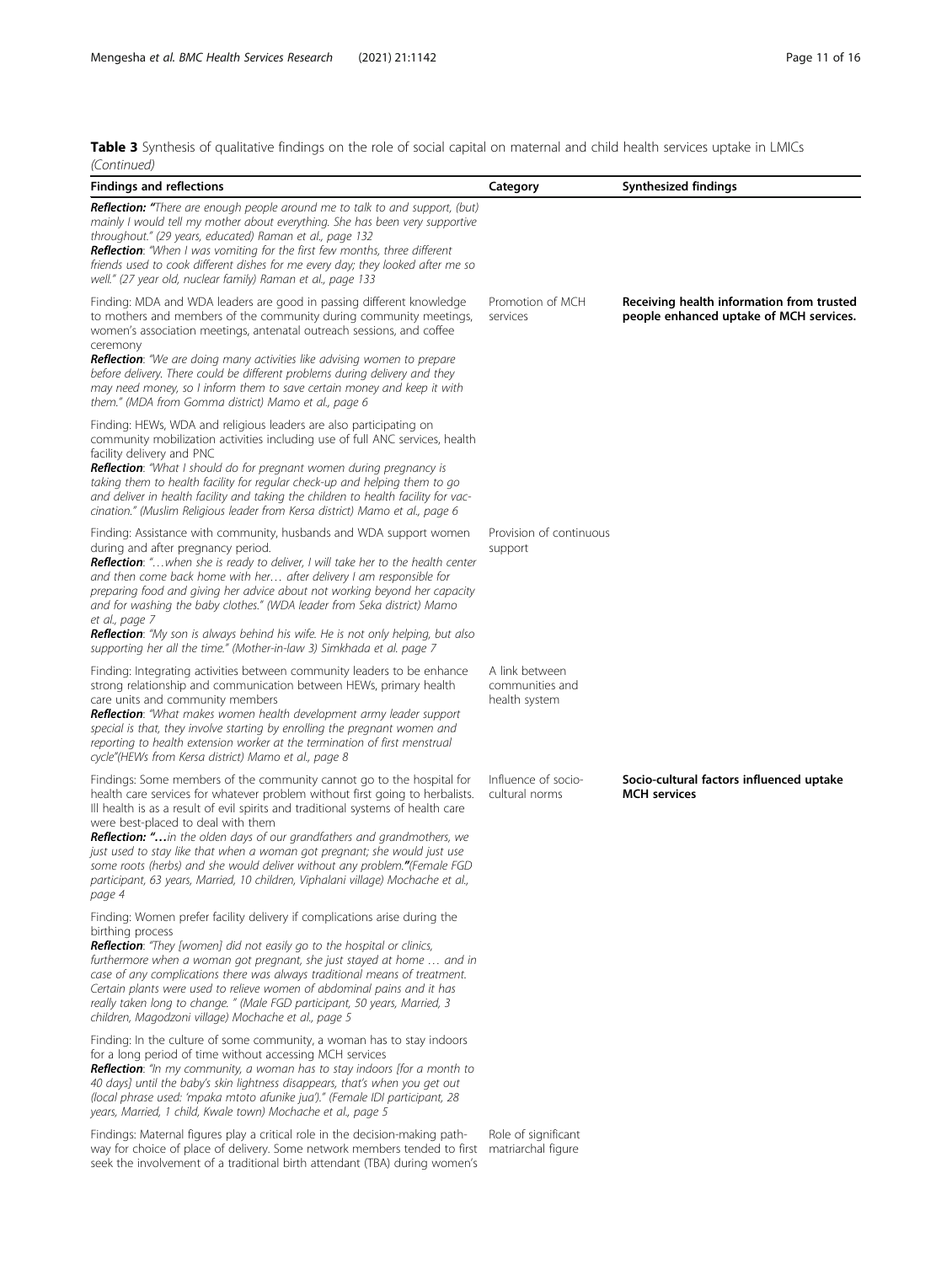Table 3 Synthesis of qualitative findings on the role of social capital on maternal and child health services uptake in LMICs

| (Continued)                                                                                                                                                                                                                                                                                                                                                                                                                                                                                                                                                                                                                                                                                                                                                                                                                                                                                                                                                                                                                                                                                                                                                                                                                                                                                                                                                                                                                                                                                                                                                                                                                                                                                                                                                                                                                                                                                                                                                                                                                                                                                                                                                                   |                |                      |
|-------------------------------------------------------------------------------------------------------------------------------------------------------------------------------------------------------------------------------------------------------------------------------------------------------------------------------------------------------------------------------------------------------------------------------------------------------------------------------------------------------------------------------------------------------------------------------------------------------------------------------------------------------------------------------------------------------------------------------------------------------------------------------------------------------------------------------------------------------------------------------------------------------------------------------------------------------------------------------------------------------------------------------------------------------------------------------------------------------------------------------------------------------------------------------------------------------------------------------------------------------------------------------------------------------------------------------------------------------------------------------------------------------------------------------------------------------------------------------------------------------------------------------------------------------------------------------------------------------------------------------------------------------------------------------------------------------------------------------------------------------------------------------------------------------------------------------------------------------------------------------------------------------------------------------------------------------------------------------------------------------------------------------------------------------------------------------------------------------------------------------------------------------------------------------|----------------|----------------------|
| <b>Findings and reflections</b>                                                                                                                                                                                                                                                                                                                                                                                                                                                                                                                                                                                                                                                                                                                                                                                                                                                                                                                                                                                                                                                                                                                                                                                                                                                                                                                                                                                                                                                                                                                                                                                                                                                                                                                                                                                                                                                                                                                                                                                                                                                                                                                                               | Category       | Synthesized findings |
| labor and did not make timely arrangements to transport women to a                                                                                                                                                                                                                                                                                                                                                                                                                                                                                                                                                                                                                                                                                                                                                                                                                                                                                                                                                                                                                                                                                                                                                                                                                                                                                                                                                                                                                                                                                                                                                                                                                                                                                                                                                                                                                                                                                                                                                                                                                                                                                                            |                |                      |
| facility.<br><b>Reflection</b> : "My mother-in-law said that pregnant women didn't go for ante-<br>natal check-ups in the old days. She told me that she had all her children<br>without any antenatal check-ups and all are fine. She questioned why different<br>foods and antenatal check-ups are necessary for pregnant women. That's why<br>I didn't go" (Non-user Woman 1). Simkhada et al., page 5<br><b>Reflection:</b> "she told me to wait for a while because she was going call Esi<br>Eyeh [TBA] for her to come and check whether my pregnancy was due."<br>(woman, Trader, 20 yrs.) Cofie et al., page 10<br>Reflection: "Long time ago, our grandmothers, even our mothers, if a woman<br>was in labor, the father would say we should wait first, and the mother would<br>take charge  and that time, people never went for clinic, they did not know<br>if the load they were carrying [pregnancy] was safe or not." (Female IDI<br>participant, 28 years, Married, 4 children, Mtsamviani village) Mochache et al.,<br>page 6<br>"I assisted my first daughter to deliver, I also assisted my sister in-law, my<br>granddaughter  I am not [a TBA], but I thank God " (Female FGD partici-<br>pant, 46 years, Married, 7 children, Viphalani village) Mochache et al., page 6<br><b>Reflection</b> : "we only take women to hospital if the mkunga [TBA] has failed,<br>that is what I always see  Nobody will take a woman to hospital at the<br>onset of labor, and if you hear a woman has been taken there (hospital), then<br>it is because the mkunga has failed  if you realize as per the woman's<br>condition she can deliver on her own, because most of the time she delivers<br>at home, you don't have to go to the hospital. You can bring the mkunga<br>and she will deliver the baby." (Male FGD participant, 43 years, Married, 2<br>children, Kiruku village) Mochache et al., page 6<br><b>Reflection</b> : "I will ask my husband first  then he will find out what his<br>mother thinks. After that, we will do what his mother says " (Female IDI<br>participant, 23 years, Married, 2 children, Kwale town) Mochache et al., page 7 |                |                      |
| Finding: Religious norms influence women's decision making on the use of Influence of religious<br>MCH services. Women would avoid seeking a health facility delivery service norms<br>if no female provider was available<br>Reflection: "Religion says that, but those who are employed there [at the<br>hospitals] have the experience required to serve both men and women. You<br>cannot force the government and say that you only want female employees<br>at the hospital. So, it is true religion refuses (sic) us, but if you get to the<br>hospital with a woman in labor, you cannot choose and insist that you want<br>only a woman to attend to your wife. You must accept the service to be given<br>by anybody". (Male FGD participant, 42 years, Married, 2 wives, 5 children,<br>Mkoyo) Mochache et al., page 7                                                                                                                                                                                                                                                                                                                                                                                                                                                                                                                                                                                                                                                                                                                                                                                                                                                                                                                                                                                                                                                                                                                                                                                                                                                                                                                                             |                |                      |
| Finding: Islam religious norm might forbid women from being seen by<br>other men except their husbands.<br>Reflection: "In the Digo way of life, they are all Muslims and religion has<br>refused (sic) us and says women must only be assisted by fellow women<br>during child delivery." (Male FGD participant, 51 years, Married, 8 children,<br>Mkoyo sub-location) Mochache et al., page 6                                                                                                                                                                                                                                                                                                                                                                                                                                                                                                                                                                                                                                                                                                                                                                                                                                                                                                                                                                                                                                                                                                                                                                                                                                                                                                                                                                                                                                                                                                                                                                                                                                                                                                                                                                               |                |                      |
| Finding: The role of a woman in this community was mainly to give birth                                                                                                                                                                                                                                                                                                                                                                                                                                                                                                                                                                                                                                                                                                                                                                                                                                                                                                                                                                                                                                                                                                                                                                                                                                                                                                                                                                                                                                                                                                                                                                                                                                                                                                                                                                                                                                                                                                                                                                                                                                                                                                       | Role of gender |                      |
| and have many children<br><b>Reflection:</b> "The pregnancy is yours, I' m only waiting for the babies; my role<br>as a husband is for the wife to inform me when there is no flour in the house<br>and I provide, that is all." (Male FGD participant, 70 years, Married, 11 children,<br>serves as the local sheikh, Kifuku village) Mochache et al., page 7                                                                                                                                                                                                                                                                                                                                                                                                                                                                                                                                                                                                                                                                                                                                                                                                                                                                                                                                                                                                                                                                                                                                                                                                                                                                                                                                                                                                                                                                                                                                                                                                                                                                                                                                                                                                                | stereotypes    |                      |
| Finding: Gender-related power imbalances in decision making related to<br>MCH services.<br><b>Reflection:</b> "There is male dominancy all over India. The pregnant lady is not<br>able to take her decision individually. She has to depend upon her mother-in-<br>law, her husband or the society itself. This decision-making is also very late<br>and they are coming to the institution very late. In spite of all efforts done by<br>the ASHA, pregnant women are not getting the effective maternal check-ups<br>and early transportation." (HP-1) Papp et al., page 456<br>Reflection: "If it is a matter of giving birth you have already done so. What is<br>this business of you going to the health facility every other time? You must be<br>having an affair with someone there." (Female FGD participant, 63 years,<br>Married, 10 children, Viphalani village) Mochache et al., page 7                                                                                                                                                                                                                                                                                                                                                                                                                                                                                                                                                                                                                                                                                                                                                                                                                                                                                                                                                                                                                                                                                                                                                                                                                                                                        |                |                      |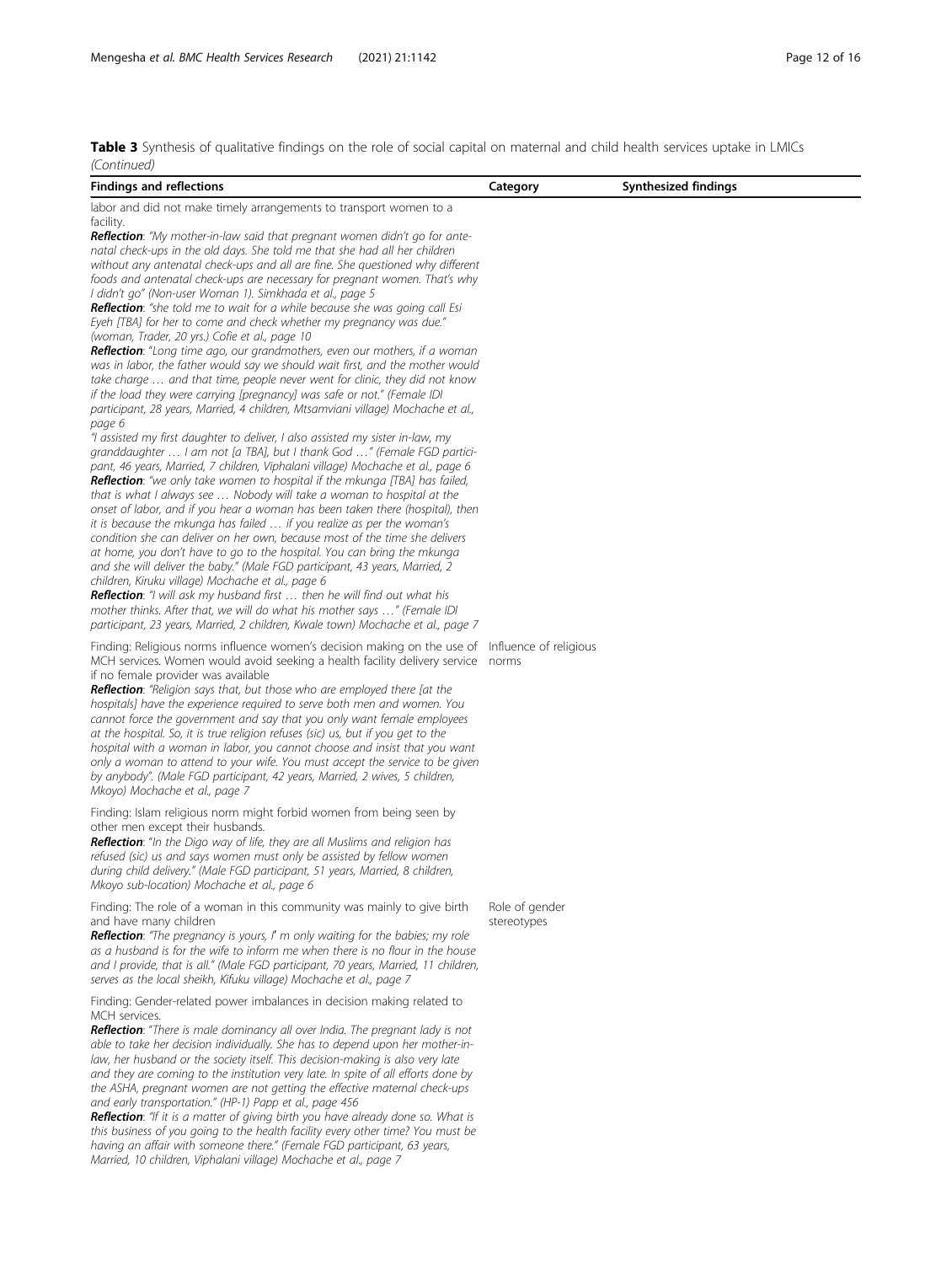Table 3 Synthesis of qualitative findings on the role of social capital on maternal and child health services uptake in LMICs (Continued)

| <b>Findings and reflections</b>                                                                                                                                                                                                                 | Category | Synthesized findings |
|-------------------------------------------------------------------------------------------------------------------------------------------------------------------------------------------------------------------------------------------------|----------|----------------------|
| <b>Reflection</b> : "He wants four children, not me. He himself said he wants four.<br>From his opinion he does not want me to use family planning." (Female IDI<br>participant, 23 years, Married, 1 child, Simkumbe village) Mochache et al., |          |                      |
| page 7                                                                                                                                                                                                                                          |          |                      |

ANC: Antenatal Care, FGD: Focus Group discussion, HEWs: Health Extension Workers, HP: Health Provider, IDI: In-Depth Interview, MCH: Maternal and Child Health, MDA: Male Development Army, MIL: Mother In Laws, PGO: Policy-makers/Government Officials, PNC: Postnatal Care, TBA: Traditional Birth Attendant, WDA: Women Development Army

tended to first seek the involvement of a traditional birth attendant during women's labor and did not make timely arrangements to transport women to a facility. These findings are in line with other studies that have found a significant effect of social capital on other health outcomes [[69](#page-15-0), [70](#page-15-0)].

Women's social capital had great contribution on the uptake of MCH services. Women from villages with a self-help group were more likely to give birth in a health facility [[46](#page-14-0)]. Likewise, the qualitative component of this review complemented that family members, particularly husbands, mother in laws, mothers and grandmothers advice women provided suggestions on how to experience safe pregnancy and health facility delivery [\[51](#page-14-0)].

Women who lived in communities with higher social capital had higher odds of ANC uptake [[27\]](#page-14-0). Most women received support from group members to use facility-based pregnancy and delivery care [[50\]](#page-14-0). Besides male partners' involvement in MCH care has benefits on better uptake MCH services [[47\]](#page-14-0). This might be that husbands who attend ANC with their partners acquire useful knowledge on how to support their wives during pregnancy. In line with this finding, a systematic review in developing countries revealed that good male involvement improved the uptake of MCH services [[71](#page-15-0)].

Social capital influences uptake of MCH services through social networks between communities or community members and representatives of formal institutions such as health care providers, teachers and government officers [\[72\]](#page-15-0). Moreover, involvement of religious leaders, health extension workers, women developmental army leaders, and selected community members could enhance use of MCH services. Women who received health information from people they trust are more likely to access and use health services [[48](#page-14-0)]. Neighborhoods with higher levels of social trust experience lower rates of health and health related problems, and have fewer signs of physical disorder, making residents of these neighborhoods feel safer [[73](#page-15-0)–[76](#page-15-0)].

Socio-cultural factors might hinder uptake of MCH services [\[52](#page-14-0)]. In some communities, women who gave birth have to stay indoors for a month up to 40 days; some members of the community cannot seek health care services at health facilities for whatever problems without first going to herbalists; only opting for a facility delivery if complications arise during the birthing process and traditional birth attendants play a critical role in the decision-making pathway for choice of place of delivery [[48,](#page-14-0) [52,](#page-14-0) [53](#page-14-0)]. In line with these findings, a previous systematic review reported that influence of traditional beliefs and sociocultural norms was high during childbirth. Women interpreted their expectations through the lens of family birth stories and social norms [[77](#page-15-0)].

There is no single universally accepted measurement tool for social capital that may partly attributed to the fact that the nature of social networks as social interactions and functions could be context specific. Most of the tools used to measure social capital in LMICs were originally developed in higher income countries. Cultural adaptation of the tool is an important procedure especially when the original tool is from a different cultural setting [\[78,](#page-15-0) [79\]](#page-15-0). However, the review identified that social capital was measured at both at individual and at community levels. Assessment of social capital at individual or community level may depend upon researchers' interest. Community level measures are required if the researcher is aimed to examine contextual outcomes. When interpreting aggregated social capital at group level, aggregation of individual social capital measures would not resemble the social capital of the whole community  $[56-59, 61-66, 80-85]$  $[56-59, 61-66, 80-85]$  $[56-59, 61-66, 80-85]$  $[56-59, 61-66, 80-85]$  $[56-59, 61-66, 80-85]$  $[56-59, 61-66, 80-85]$  $[56-59, 61-66, 80-85]$  $[56-59, 61-66, 80-85]$  $[56-59, 61-66, 80-85]$  $[56-59, 61-66, 80-85]$  $[56-59, 61-66, 80-85]$  $[56-59, 61-66, 80-85]$ . Most studies included in this review assessed both structural and cognitive social capital in which it was consistent with other systematic reviews conducted in least developed countries and LMICs [[78](#page-15-0), [79](#page-15-0), [86](#page-15-0), [87](#page-15-0)].

#### Strengths and limitations of the review

The current review has its own strength and limitations. Its strength includes its ability to integrate the results of quantitative and qualitative studies. Regarding the limitations, there is no accepted definition and uniform measurement tool for social capital across the studies and thus was not possible to conduct meta-analysis. Also, some studies have no information about the validity and reliability of social capital measurement tool. Although our searching was comprehensive, it is possible that some articles were missed. Moreover, studies with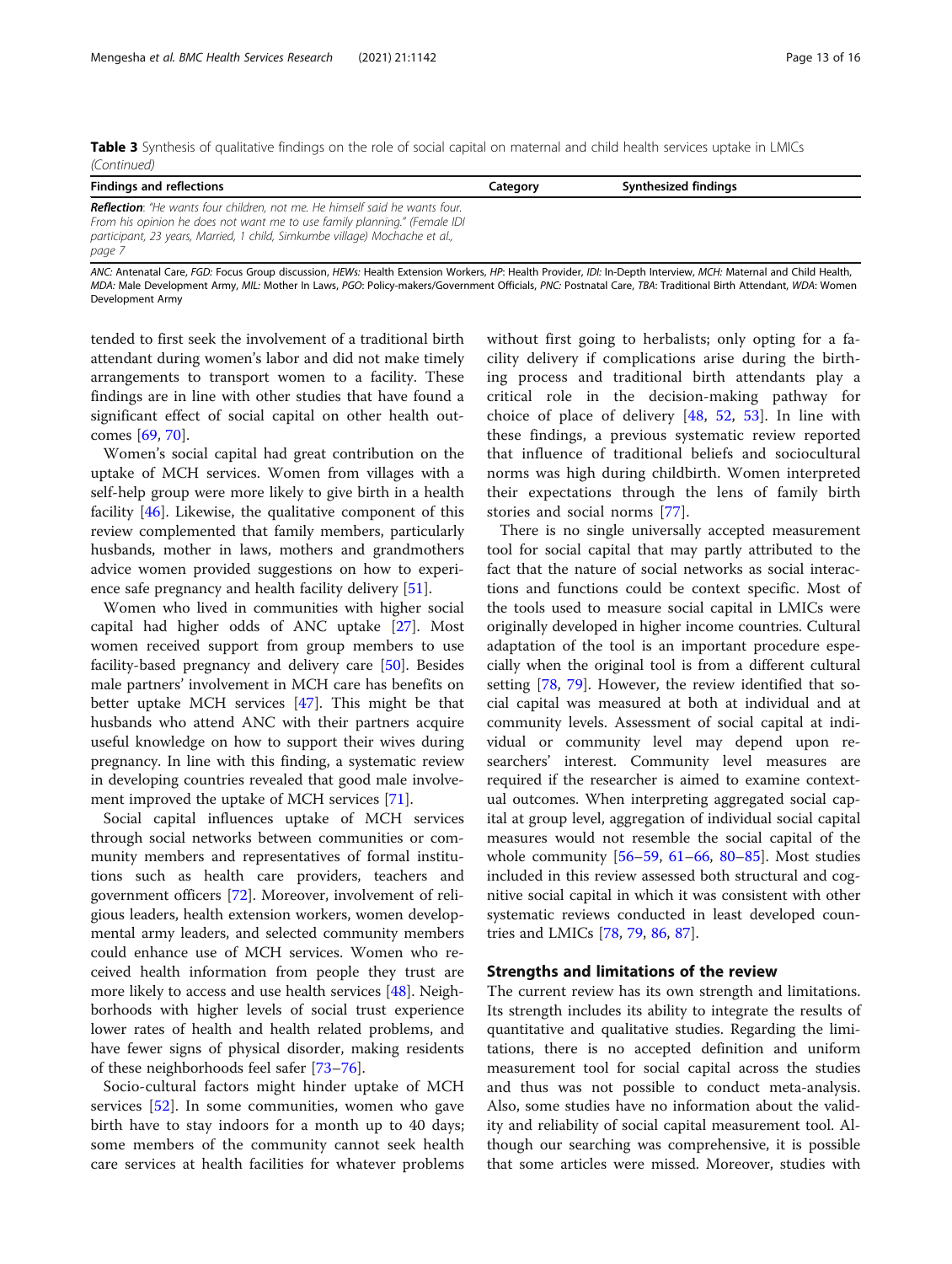<span id="page-13-0"></span>statistically significant findings are more likely to be published. Due to this reason, some unpublished studies are missed that results publication bias.

## Implication for public policy makers and researchers

The evidence in this review showed that social capital may contribute for improving women's uptake of MCH services for themselves and their children. Therefore, it will be worthwhile for policy makers to design strategies on strengthening community's social capital to enhance uptake of MCH services. It may also be necessary for available social networks and groups to be targeted for health education and promotion activities.

## Conclusions

Social capital has great contribution on uptake of MCH services even though socio-cultural factors may influence its functionality. Countries aiming at improving MCH services can be benefited from adapting existing contextspecific social networks in the community. This review identified limited available evidence examining the role of social capital on MCH services uptake. Measurement tools for social capital have no uniformity across studies and most of them were conducted using a crosssectional design. Hence, future studies may be required for in-depth understanding of how social capital could improve MCH services.

#### Abbreviations

ANC: Antenatal Care; FGDs: Focus Group Discussions; IDI: In-Depth Interviews; JBI: Joanna Briggs Institute; LMICs: Low- and Middle-Income Countries; MCH: Maternal and Child Health Services; PNC: Postnatal Care; PRISMA: Preferred Reporting Items for Systematic Reviews and Meta-Analyses; SDGs: Sustainable developmental goals

#### Supplementary information

The online version contains supplementary material available at [https://doi.](https://doi.org/10.1186/s12913-021-07129-1) [org/10.1186/s12913-021-07129-1.](https://doi.org/10.1186/s12913-021-07129-1)

| <b>Additional file 1</b> |  |
|--------------------------|--|
| <b>Additional file 2</b> |  |
| <b>Additional file 3</b> |  |

#### Acknowledgements

We would like to appreciate the contributions of staffs in the School of Public Health, Bahir Dar University, for the necessary assistance in this research.

#### Authors' contributions

EWM conducted the searches of the literature, screened titles, abstracts and full text of articles, extracted and interpreted data and wrote the first draft of the manuscript. DA conduced secondary screening of titles, abstracts and full text of articles, checked data extracted by EWM, and assisted with writing of the manuscript. GDA, YA and GAT assisted with writing the manuscript. All authors read and approved the final manuscript.

#### Funding

GAT was supported with funding from the Australia National Health and Medical Research Council Investigator Grant #1195716. However, the funder has no role in the design, analysis, and interpretation of the study findings.

#### Availability of data and materials

The datasets used and/or analyzed during the current study are available from the corresponding author on reasonable request.

#### **Declarations**

Ethics approval and consent to participate Not applicable.

#### Consent for publication

Not applicable.

#### Competing interests

The authors declare that they have no competing interests.

#### Author details

<sup>1</sup>Department of Reproductive Health and Population Studies, School of Public Health, College of Medicine and Health Sciences, Bahir Dar University, Bahir Dar, Ethiopia. <sup>2</sup> Department of Epidemiology and Biostatistics, School of Public Health, College of Medicine and Health Sciences, Bahir Dar University, Bahir Dar, Ethiopia. <sup>3</sup> School of Health Sciences, College of Medicine and Health Sciences, Bahir Dar University, Bahir Dar, Ethiopia. <sup>4</sup>School of Public Health, the University of Queensland, Brisbane, Australia. <sup>5</sup>Curtin School of Population Health, Curtin University, Perth, WA, Australia.

## Received: 30 March 2021 Accepted: 27 September 2021 Published online: 22 October 2021

#### References

- 1. World Health Organization: Trends in maternal mortality 2000 to 2017: estimates by WHO, UNICEF, UNFPA, World Bank Group and the United Nations Population Division. 2019.
- 2. Tessema GA, Laurence CO, Melaku YA, Misganaw A, Woldie SA, Hiruye A, Amare AT, Lakew Y, Zeleke BM, Deribew A: Trends and causes of maternal mortality in Ethiopia during 1990–2013: findings from the Global Burden of Diseases study 2013. BMC public health 2017, 17(1):160.
- 3. Wang H, Abbas KM, Abbasifard M, Abbasi-Kangevari M, Abbastabar H, Abd-Allah F, Abdelalim A, Abolhassani H, Abreu LG, Abrigo MR: Global age-sexspecific fertility, mortality, healthy life expectancy (HALE), and population estimates in 204 countries and territories, 1950–2019: a comprehensive demographic analysis for the Global Burden of Disease Study 2019. The Lancet 2020, 396(10258):1160–1203.
- 4. Hug L, Alexander M, You D, Alkema L, for Child UI-aG: National, regional, and global levels and trends in neonatal mortality between 1990 and 2017, with scenario-based projections to 2030: a systematic analysis. The Lancet Global Health 2019, 7(6):e710-e720.
- 5. Berkat S: The influence of maternal and child health services on neonatal death of low birth weight neonates in Aceh province. Malaysian Journal of Public Health Medicine 2019, 19(1):15–24.
- 6. Firoz T, McCaw-Binns A, Filippi V, Magee LA, Costa ML, Cecatti JG, Barreix M, Adanu R, Chou D, Say L: A framework for healthcare interventions to address maternal morbidity. International Journal of Gynecology & Obstetrics 2018, 141:61–68.
- 7. Kikuchi K, Okawa S, Zamawe COF, Shibanuma A, Nanishi K, Iwamoto A, Saw YM, Jimba M: Effectiveness of Continuum of Care—Linking Pre-Pregnancy Care and Pregnancy Care to Improve Neonatal and Perinatal Mortality: A Systematic Review and Meta-Analysis. PloS one 2016, 11(10):e0164965.
- 8. Geremew AB, Boke MM, Yismaw AE: The Effect of Antenatal Care Service Utilization on Postnatal Care Service Utilization: A Systematic Review and Meta-analysis Study. Journal of Pregnancy 2020, 2020.
- 9. Ruducha J, Mann C, Singh NS, Gemebo TD, Tessema NS, Baschieri A, Friberg I, Zerfu TA, Yassin M, Franca GA: How Ethiopia achieved Millennium Development Goal 4 through multisectoral interventions: a Countdown to 2015 case study. The Lancet Global Health 2017, 5(11):e1142-e1151.
- 10. Memirie ST, Verguet S, Norheim OF, Levin C, Johansson KA: Inequalities in utilization of maternal and child health services in Ethiopia: the role of primary health care. BMC health services research 2016, 16(1):51.
- 11. Banke-Thomas OE, Banke-Thomas AO, Ameh CA: Factors influencing utilisation of maternal health services by adolescent mothers in Low-and middle-income countries: a systematic review. BMC pregnancy and childbirth 2017, 17(1):65.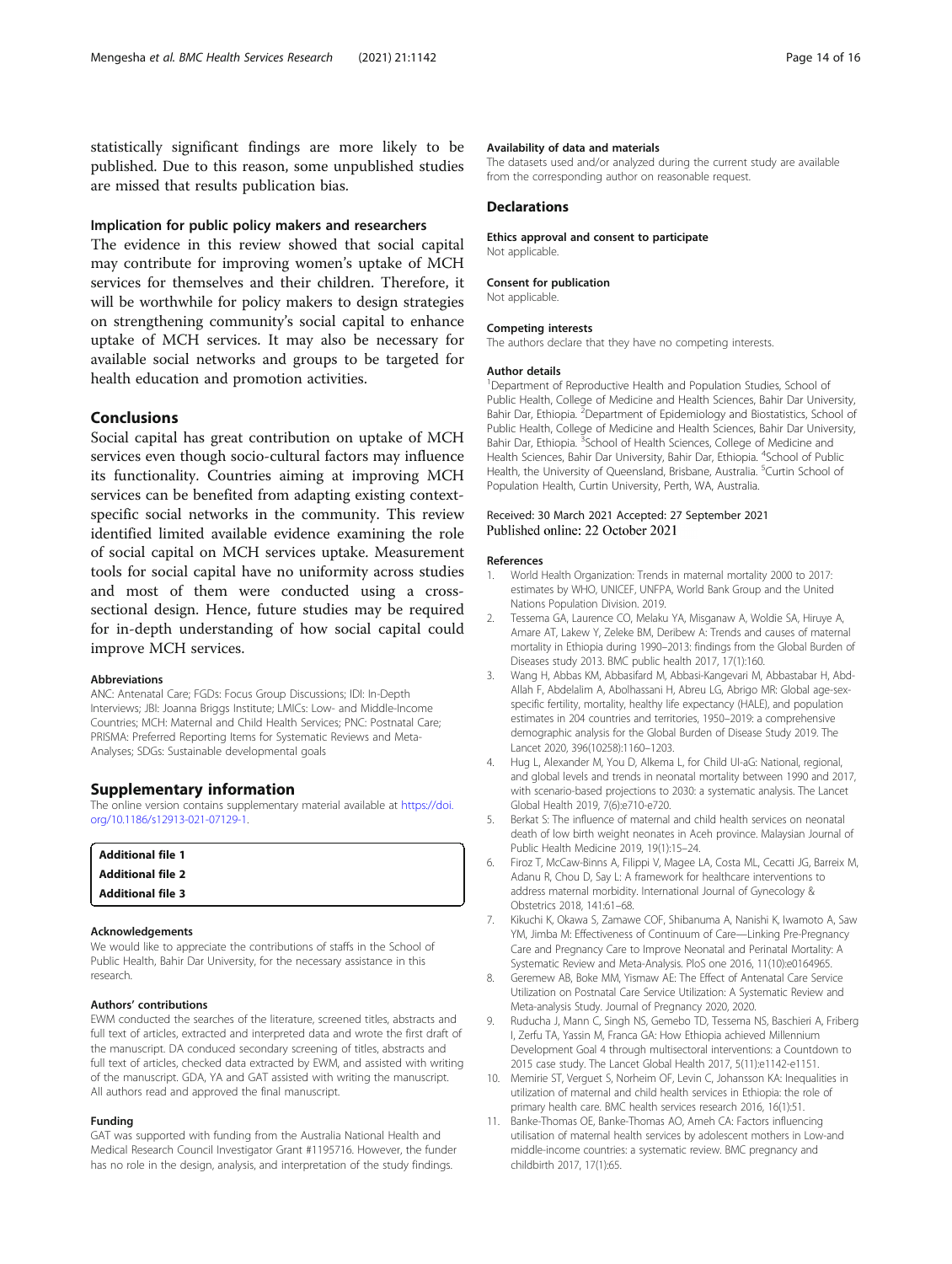- <span id="page-14-0"></span>12. De Silva MJ, Harpham T: Maternal social capital and child nutritional status in four developing countries. Health & place 2007, 13(2):341–355.
- 13. Fantahun M, Berhane Y, Wall S, Byass P, Högberg U: Women's involvement in household decision-making and strengthening social capital—crucial factors for child survival in Ethiopia. Acta paediatrica 2007, 96(4):582–589.
- 14. Tekelab T, Chojenta C, Smith R, Loxton D: Factors affecting utilization of antenatal care in Ethiopia: A systematic review and meta-analysis. PloS one 2019, 14(4):e0214848.
- 15. Ketemaw A, Tareke M, Dellie E, Sitotaw G, Deressa Y, Tadesse G, Debalkie D, Ewunetu M, Alemu Y, Debebe D: Factors associated with institutional delivery in Ethiopia: a cross sectional study. BMC health services research 2020, 20(1):1–6.
- 16. Oduse S, Zewotir T, North D: The impact of antenatal care on under-five mortality in Ethiopia: a difference‐in‐differences analysis. BMC pregnancy and childbirth 2021, 21(1):1–9.
- 17. Berhe R, Nigusie A: Magnitude of home delivery and associated factors among child bearing age mothers in Sherkole District, Benishangul Gumuz regional state-Western-Ethiopia. BMC public health 2020, 20:1–7.
- 18. Ferlander S: The importance of different forms of social capital for health. Acta sociologica 2007, 50(2):115–128.
- 19. Chandran A, Benning L, Musci RJ, Wilson TE, Milam J, Adedimeji A, Parish C, Adimora AA, Cocohoba J, Cohen MH: The longitudinal association between social support on HIV medication adherence and healthcare utilization in the Women's Interagency HIV Study. AIDS and Behavior 2019, 23(8):2014– 2024.
- 20. Engbers TA, Thompson MF, Slaper TF: Theory and measurement in social capital research. Social Indicators Research 2017, 132(2):537–558.
- 21. Ichiro Kawachi, Bruce P Kennedy, EdD KL, Deborah Prothrow-Stith: Social Capital, Income Inequality, and Mortality. 1997.
- 22. Flores EC, Fuhr DC, Bayer AM, Lescano AG, Thorogood N, Simms V: Mental health impact of social capital interventions: a systematic review. Social psychiatry and psychiatric epidemiology 2018, 53(2):107–119.
- 23. Putnam R: The prosperous community: Social capital and public life. The american prospect 1993, 13(Spring, Vol. 4.).
- 24. Coleman JS: Social capital in the creation of human capital. American journal of sociology 1988, 94:S95-S120.
- 25. Bourdieu P: The levels of social capital. Handbook of theory of research for the sociology of education 1985:241–258.
- 26. Eriksson M, Ng N: Changes in access to structural social capital and its influence on self-rated health over time for middle-aged men and women: a longitudinal study from northern Sweden. Social Science & Medicine 2015, 130:250–258.
- 27. Story WT: Social capital and the utilization of maternal and child health services in India: a multilevel analysis. PloS one 2014, 28:73–84.
- 28. Grootaert C, Narayan D, Jones VN, Woolcock M: Measuring social capital: An integrated questionnaire: The World Bank; 2004.
- 29. Schölmerich VL, Erdem Ö, Borsboom G, Ghorashi H, Groenewegen P, Steegers EA, Kawachi I, Denktaş S: The association of neighborhood social capital and ethnic (minority) density with pregnancy outcomes in the Netherlands. PloS one 2014, 9(5):e95873.
- 30. van Scheppingen AR, de Vroome EM, Ten Have KC, Bos EH, Zwetsloot GI, van Mechelen W: Inducing a health-promoting change process within an organization: The effectiveness of a large-scale intervention on social capital, openness, and autonomous motivation toward health. Journal of occupational and environmental medicine 2014, 56(11):1128–1136.
- 31. Im H, Rosenberg R: Building social capital through a peer-led community health workshop: A pilot with the Bhutanese refugee community. Journal of Community Health 2016, 41(3):509–517.
- 32. Nkansah-Amankra S, Dhawain A, Hussey JR, Luchok KJ: Maternal social support and neighborhood income inequality as predictors of low birth weight and preterm birth outcome disparities: analysis of South Carolina Pregnancy Risk Assessment and Monitoring System survey, 2000–2003. Maternal and child health journal 2010, 14(5):774–785.
- 33. Feldman PJ, Dunkel-Schetter C, Sandman CA, Wadhwa PD: Maternal social support predicts birth weight and fetal growth in human pregnancy. Psychosomatic medicine 2000, 62(5):715–725.
- 34. Coll-Planas L, del Valle Gomez G, Bonilla P, Masat T, Puig T, Monteserin R: Promoting social capital to alleviate loneliness and improve health among older people in S pain. Health & social care in the community 2017, 25(1): 145–157.
- 35. Kawachi I, Subramanian SV, Kim D: Social capital and health. In: Social capital and health. edn.: Springer; 2008: 1–26.
- 36. Islam MK, Merlo J, Kawachi I, Lindström M, Gerdtham U-G: Social capital and health: does egalitarianism matter? A literature review. International journal for equity in health 2006, 5(1):1–28.
- 37. Singh PK, Kumar C, Rai RK, Singh L: Factors associated with maternal healthcare services utilization in nine high focus states in India: a multilevel analysis based on 14 385 communities in 292 districts. Health policy and planning 2014, 29(5):542–559.
- 38. Semali IA, Leyna GH, Mmbaga EJ, Tengia-Kessy A: Social capital as a determinant of pregnant mother's place of delivery: experience from Kongwa District in Central Tanzania. PloS one 2015, 10(10): e0138887.
- 39. McTavish S, Moore S: On est ensemble: social capital and maternal health care use in rural Cameroon. Globalization and health 2015, 11(1):33.
- 40. De Silva MJ, Huttly SR, Harpham T, Kenward MG: Social capital and mental health: a comparative analysis of four low income countries. Social science & medicine 2007, 64(1):5–20.
- 41. Abebe A, Kebede W, Alemie A: Roles of Ego Social Networks for Community Development in Southern Ethiopia: The Case of Tullo Community. The International Journal of Community and Social Development 2019, 1(4): 332–349.
- 42. Aromataris E, Munn Z: JBI manual for evidence synthesis. JBI; 2020. In.; 2020.
- 43. Moher D, Liberati A, Tetzlaff J, Altman DG, Group P: Preferred reporting items for systematic reviews and meta-analyses: the PRISMA statement. PLoS med 2009, 6(7):e1000097.
- 44. Fantom N, Serajuddin U: The World Bank's classification of countries by income: The World Bank; 2016.
- 45. The Joanna Briggs Institute: Joanna Briggs Institute Reviewers' Manual 2014 Edition. Adelaide: The Joanna Briggs Institute; 2014.
- 46. Saha S, Annear PL, Pathak S: The effect of Self-Help Groups on access to maternal health services: evidence from rural India. International journal for equity in health 2013, 12:36.
- 47. Mohammed BH, Johnston JM, Vackova D, Hassen SM, Yi H: The role of male partner in utilization of maternal health care services in Ethiopia: a community-based couple study. BMC pregnancy and childbirth 2019, 19(1): 28.
- 48. Mamo A, Morankar S, Asfaw S, Bergen N, Kulkarni MA, Abebe L, Labonté R, Birhanu Z, Abera M: How do community health actors explain their roles? Exploring the roles of community health actors in promoting maternal health services in rural Ethiopia. BMC health services research 2019, 19(1): 724.
- 49. Papp SA, Gogoi A, Campbell C: Improving maternal health through social accountability: a case study from Orissa, India. Global public health 2013, 8(4):449–464.
- 50. 'My mother… my sisters… and my friends': sources of maternal support in the perinatal period in urban India. Midwifery 2014, 30(1):130–137.
- 51. Cofie LE, Barrington C, Sodzi-Tettey S, Ennett S, Maman S, Singh K: A qualitative study of women's network social support and facility delivery in rural Ghana. PloS one 2018, 13(11):e0206429.
- 52. Mochache V, Wanje G, Nyagah L, Lakhani A, El-Busaidy H, Temmerman M, Gichangi P: Religious, socio-cultural norms and gender stereotypes influence uptake and utilization of maternal health services among the Digo community in Kwale, Kenya: a qualitative study Reproductive health 2020, 17(1):71.
- 53. Simkhada B, Porter MA, Van Teijlingen ER: The role of mothers-in-law in antenatal care decision-making in Nepal: a qualitative study. BMC pregnancy and childbirth 2010, 10(1):1–10.
- 54. Sapkota S, Kobayashi T, Takase M: Husbands' experiences of supporting their wives during childbirth in Nepal. Midwifery 2012, 28(1):45–51.
- 55. Agampodi TC, Agampodi SB, Glozier N, Lelwala T, Sirisena K, Siribaddana S: Development and validation of the Social Capital Assessment Tool in pregnancy for Maternal Health in Low and middle income countries (LSCA T-MH). BMJ open 2019, 9(7):e027781.
- 56. De Silva MJ, Harpham T, Tuan T, Bartolini R, Penny ME, Huttly SR: Psychometric and cognitive validation of a social capital measurement tool in Peru and Vietnam. Social science & medicine 2006, 62(4):941–953.
- 57. Mitchell AD, Bossert TJ: Measuring dimensions of social capital: Evidence from surveys in poor communities in Nicaragua. Social Science & Medicine 2007, 64(1):50–63.